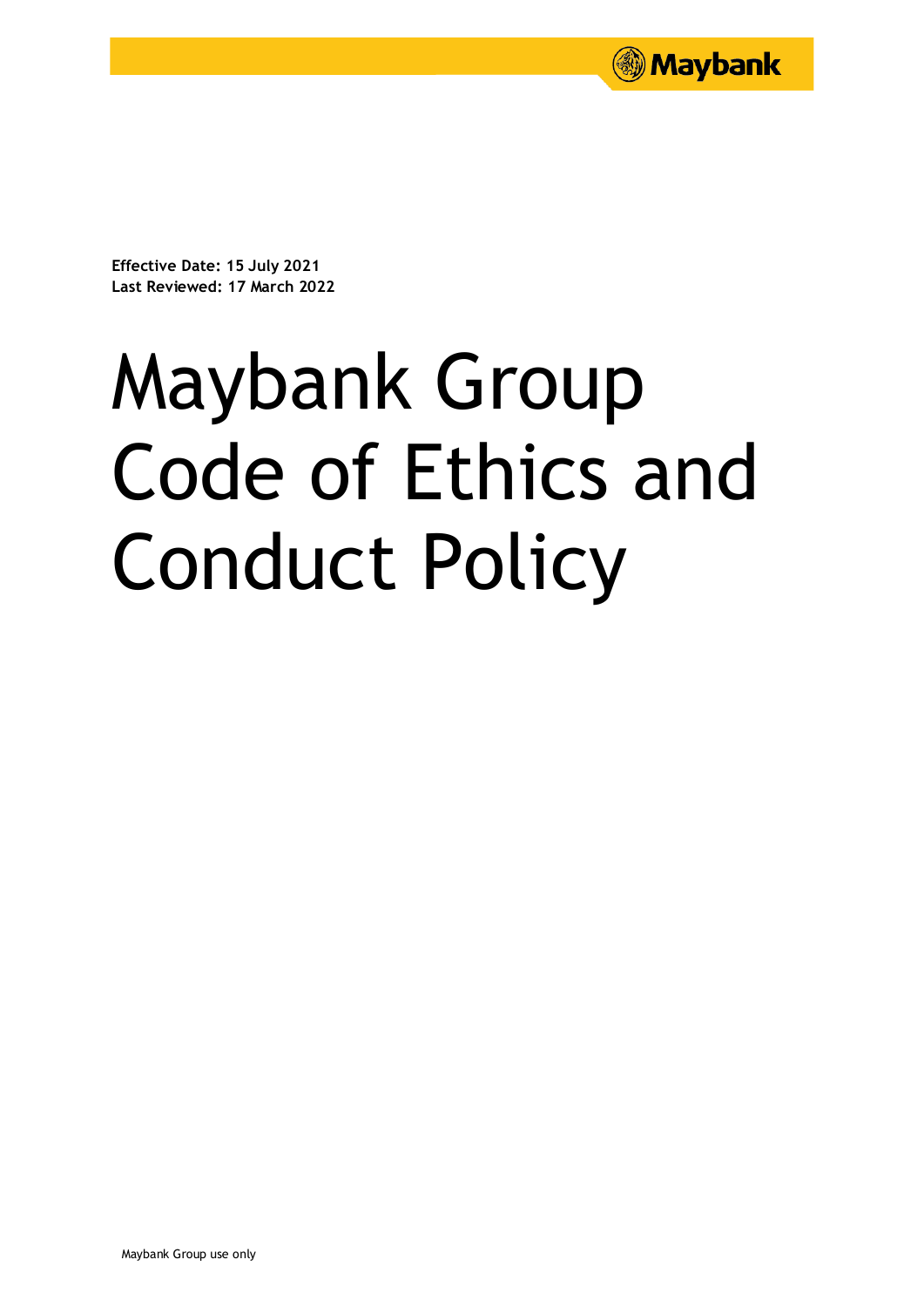

# **MAYBANK GROUP CODE OF ETHICS AND CONDUCT**

In addition to the Policy on Corporate Governance issued by BNM and the Company Directors' Code of Ethics established by the Companies Commission of Malaysia, the Group also has a Code of Ethics and Conduct that sets out the principles and standards of good practice in the financial services industry, to be observed by its employees, as well as Directors (Practice 3.1 of the Malaysian Code on Corporate Governance). The Board as well as the Group's employees are required to uphold the highest integrity in discharging their duties and in dealing with stakeholders, customers, fellow employees and regulators. This is in line with the Group's Core Values which emphasise behavioural ethics when dealing with third parties and fellow employees.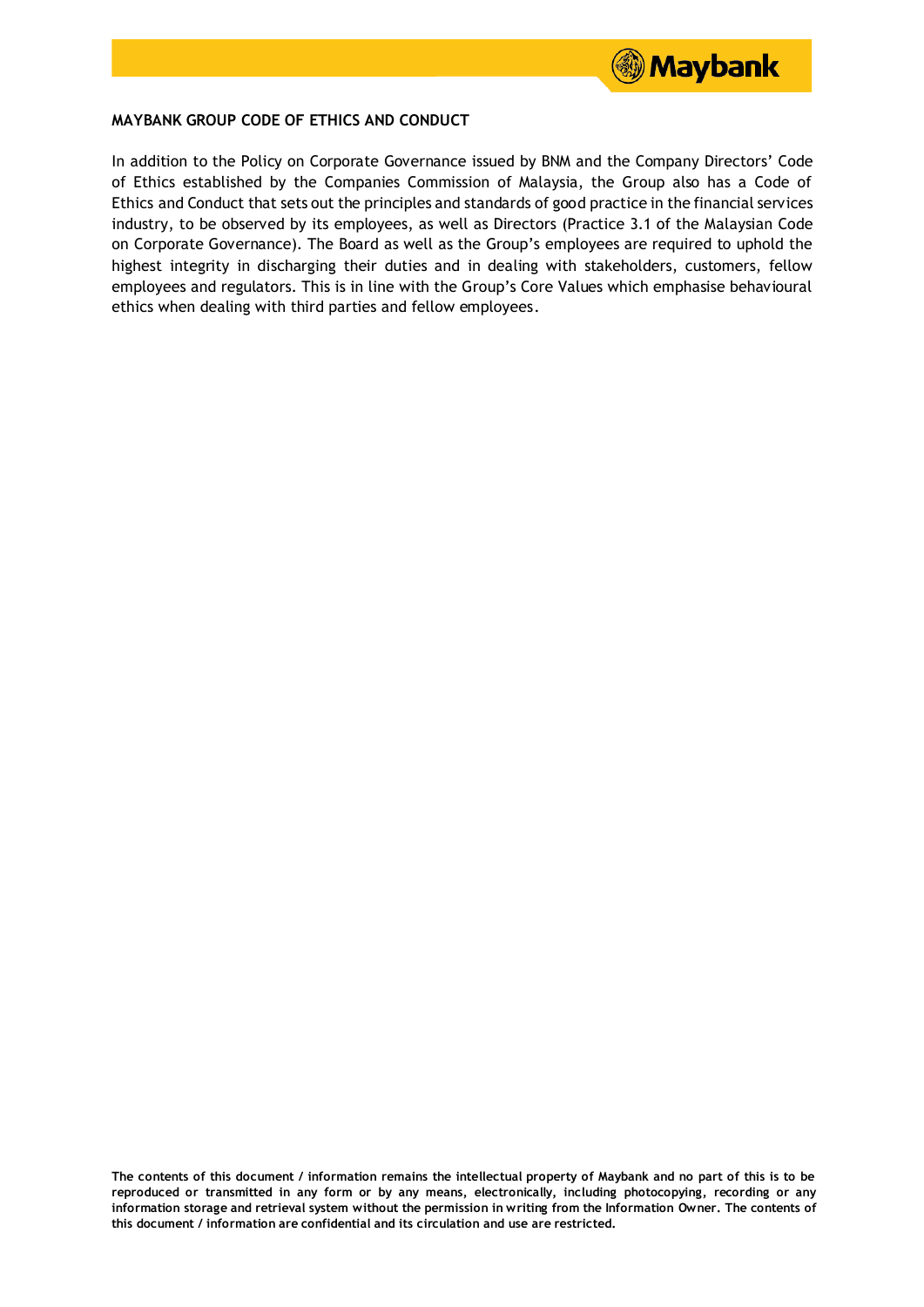# **TABLE OF CONTENTS**

| Our Purpose                                                      |                                                          |    |
|------------------------------------------------------------------|----------------------------------------------------------|----|
| <b>Our Values</b>                                                |                                                          |    |
| Coverage of the Code                                             |                                                          |    |
| <b>Conflict of Interest</b>                                      |                                                          |    |
| a.                                                               | Outside Financial Interest in Family Business or Company | 4  |
| b.                                                               | Other Financial Interest or Business Activity            | 4  |
| c.                                                               | Other Employment                                         | 5. |
| d.                                                               | Corporate Directorship                                   | 5  |
| e.                                                               | Active Affiliation with Political Parties                | 5  |
| f.                                                               | Entertainment & Gifts                                    | 6  |
| g.                                                               | <b>Credit Facilities</b>                                 | 6  |
| h.                                                               | Trusteeships                                             | 6  |
| Misuse of Position                                               |                                                          | 7  |
| Misuse of Information                                            |                                                          | 8  |
| Integrity and Accuracy of Records / Transactions                 |                                                          | 9  |
| Fair and Equitable Treatment                                     |                                                          |    |
| <b>Relationship with Customers</b>                               |                                                          |    |
| Confidentiality                                                  |                                                          |    |
| <b>Making Public Statements</b>                                  |                                                          |    |
| Social Media Usage                                               |                                                          | 11 |
| Integrity of the Banking System                                  |                                                          | 12 |
| Required Knowledge and Compliance                                |                                                          | 12 |
| <b>Pecuniary Embarrassment</b>                                   |                                                          | 12 |
| Avenue to Express Viewpoint or Complaint                         |                                                          | 13 |
| Prohibited Conduct of Person in Possession of Inside Information |                                                          | 13 |
| Money Laundering and Terrorism Financing                         |                                                          | 13 |
| <b>Computer Crimes</b>                                           |                                                          |    |
| Sexual Harassment                                                |                                                          |    |
| Dress Code                                                       |                                                          |    |
| Miscellaneous                                                    |                                                          |    |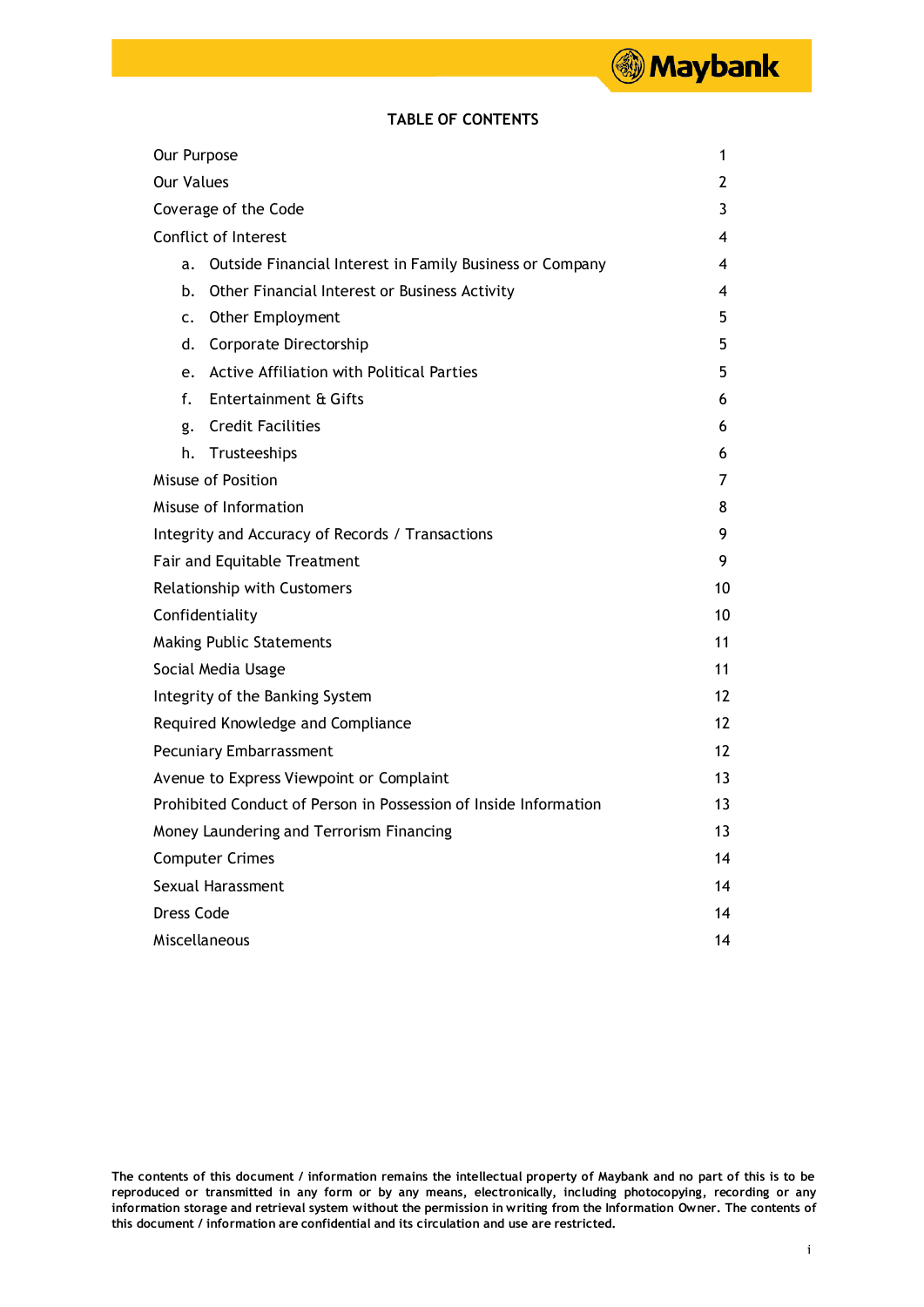

# **OUR PURPOSE**

Maybank Group as a custodian of public funds has a responsibility to safeguard its integrity and credibility. We are here to help our clients, customers, investors and societies drive sustainable economic prosperity and social development by making a positive effect on them. This is necessary to preserve depositors' and investors' confidence in the business of the Bank.

As we know, the public places a very high level of trust and confidence on our staff especially those involved in higher responsibility. In fact, we owe this to our customers and it is everybody's responsibility to ensure that our Organisation is professionally managed and soundly based. Employees are expected to carry out business activities and represent the company with highest standards of conduct in letter and in spirit of the Code of Ethics.

As such, it is necessary to have documented ethical rules to be issued as guidelines in order to achieve such a level of conduct and behaviour for every employee.

This Code of Ethics and Conduct of staff stipulates the sound principles that will guide all employees in Maybank Group in discharging their duties. It sets out the standards of good banking practice. We encourage collaboration, cooperation and inclusion, knowing that each of them will perform to the highest expectations.

Maybank Group adopts the principles set out in the Code of Ethics for the Financial Services Industry. All employees in Maybank Group are to discharge their duties in accordance with the principles set out herein.



**The contents of this document / information remains the intellectual property of Maybank and no part of this is to be reproduced or transmitted in any form or by any means, electronically, including photocopying, recording or any** information storage and retrieval system without the permission in writing from the Information Owner. The contents of **this document / information are confidential and its circulation and use are restricted.**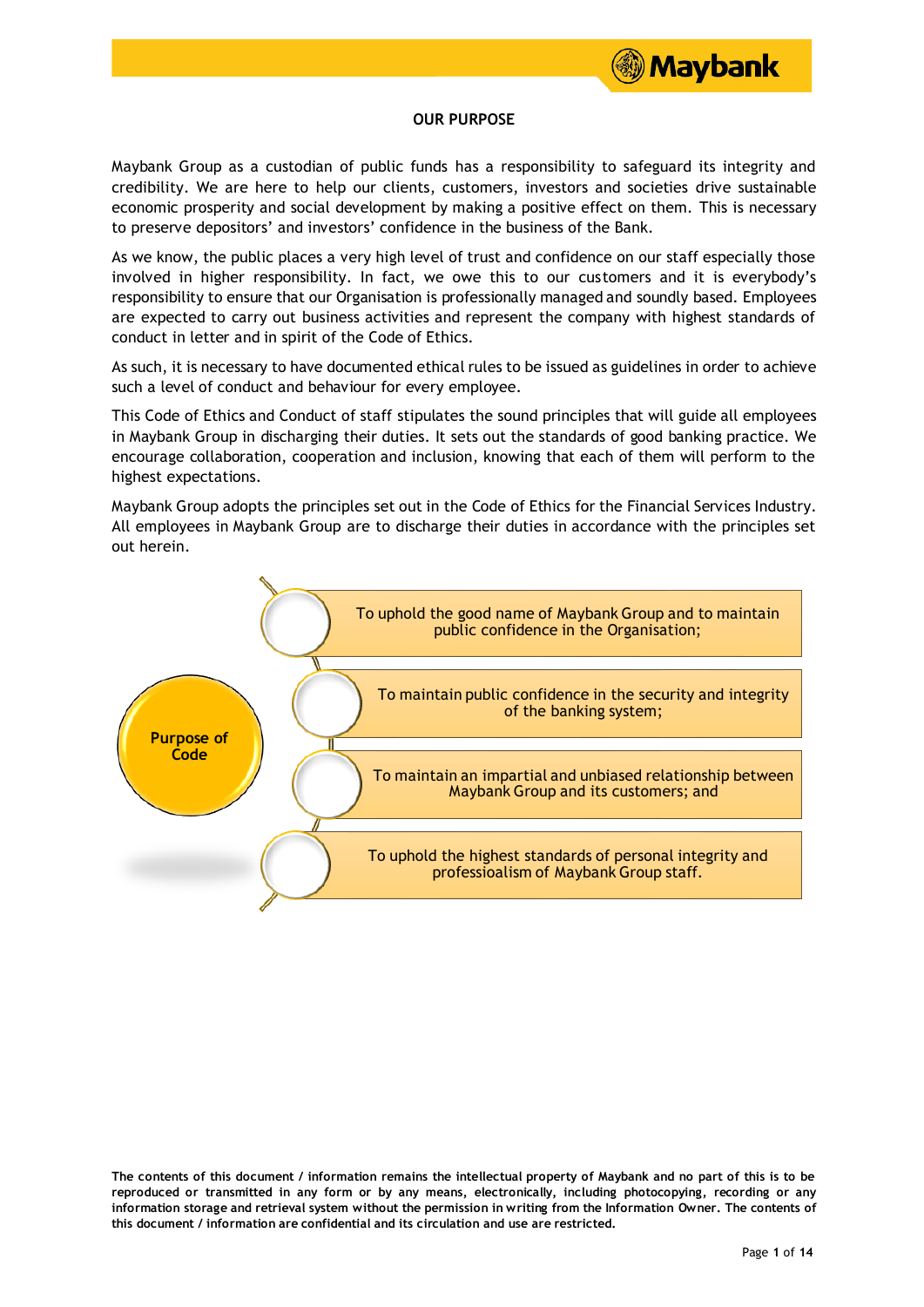

**The contents of this document / information remains the intellectual property of Maybank and no part of this is to be reproduced or transmitted in any form or by any means, electronically, including photocopying, recording or any** information storage and retrieval system without the permission in writing from the Information Owner. The contents of **this document / information are confidential and its circulation and use are restricted.**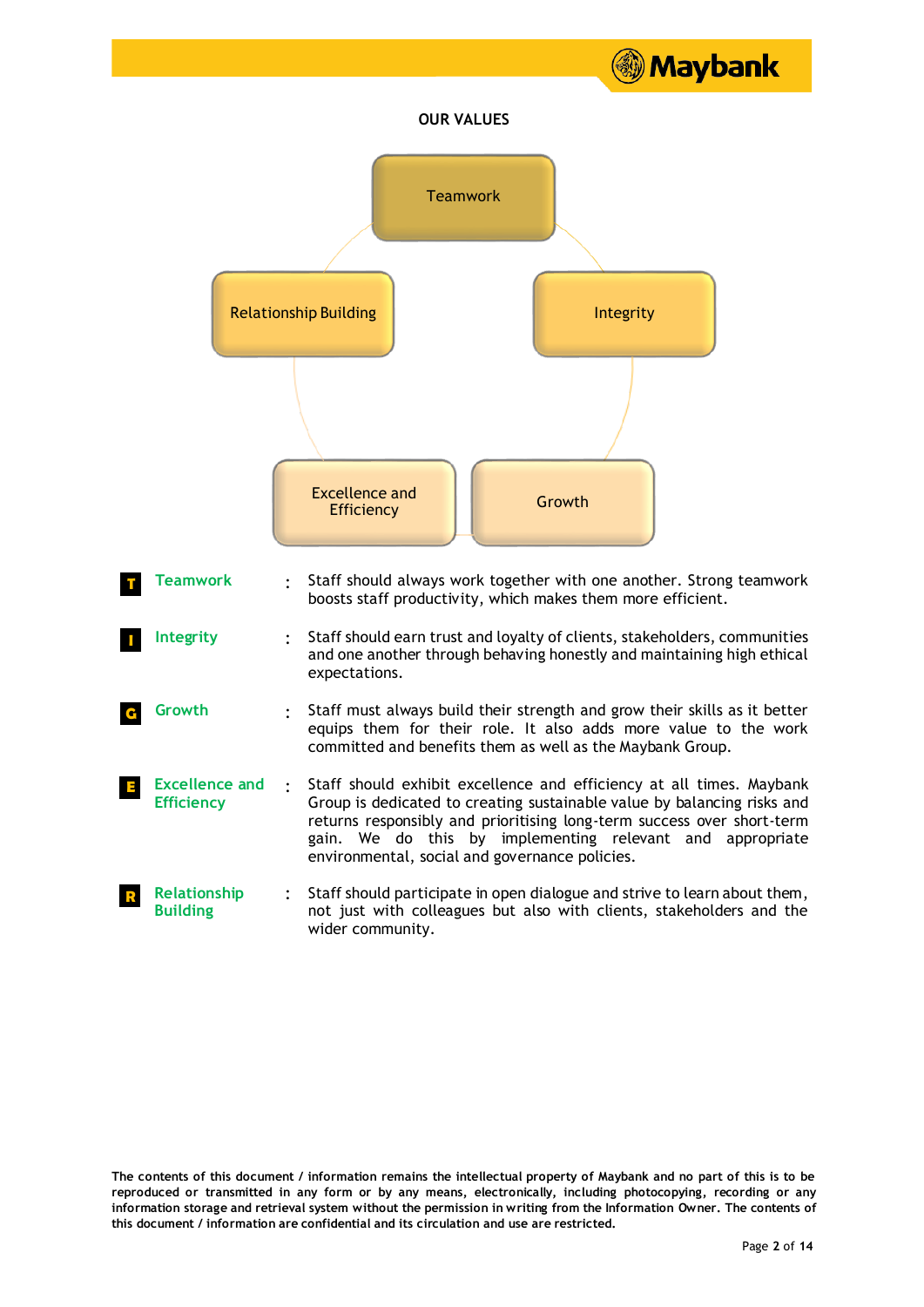

# **COVERAGE OF THE CODE**

#### **Who must follow the Code?**

This Code of Ethics and Conduct ("the Code") applies to all staff working in Maybank Group. The Code describes the expectations we have about everyone's behaviour and acts. By committing to the Code, you are pledging to our purpose, values and belief. We view our priorities through the lens of our mission of 'Humanising Financial Services'. Certain clauses will continue to apply to the staff even after they have ceased employment with Maybank Group.

For all countries in which Maybank Group operates in, this Code of Ethics and Conduct, where applicable, is to be read appropriately in accordance with the relevant legislations (if any), in the respective Countries. They are also required to refer to the Employee Guidelines/Handbook which governs their respective Countries and Business Operations.

All employees in Maybank Group are bound to observe all legislations which may have a more comprehensive coverage of the subject matters contained in this Code.

The provision of this Code is deemed to be part of the Terms and Conditions of Service for all employees.

#### **Failure to follow the Code**

When concerns emerge about a failure to operate within the Code's boundaries, rest assured that all inquiries or decisions on staff discipline actions would be driven by our firm values of equal transparency. Failure to obey the Code would be taken very seriously by us and it may lead to disciplinary action. If any laws or rules have been violated, this process will include other officials.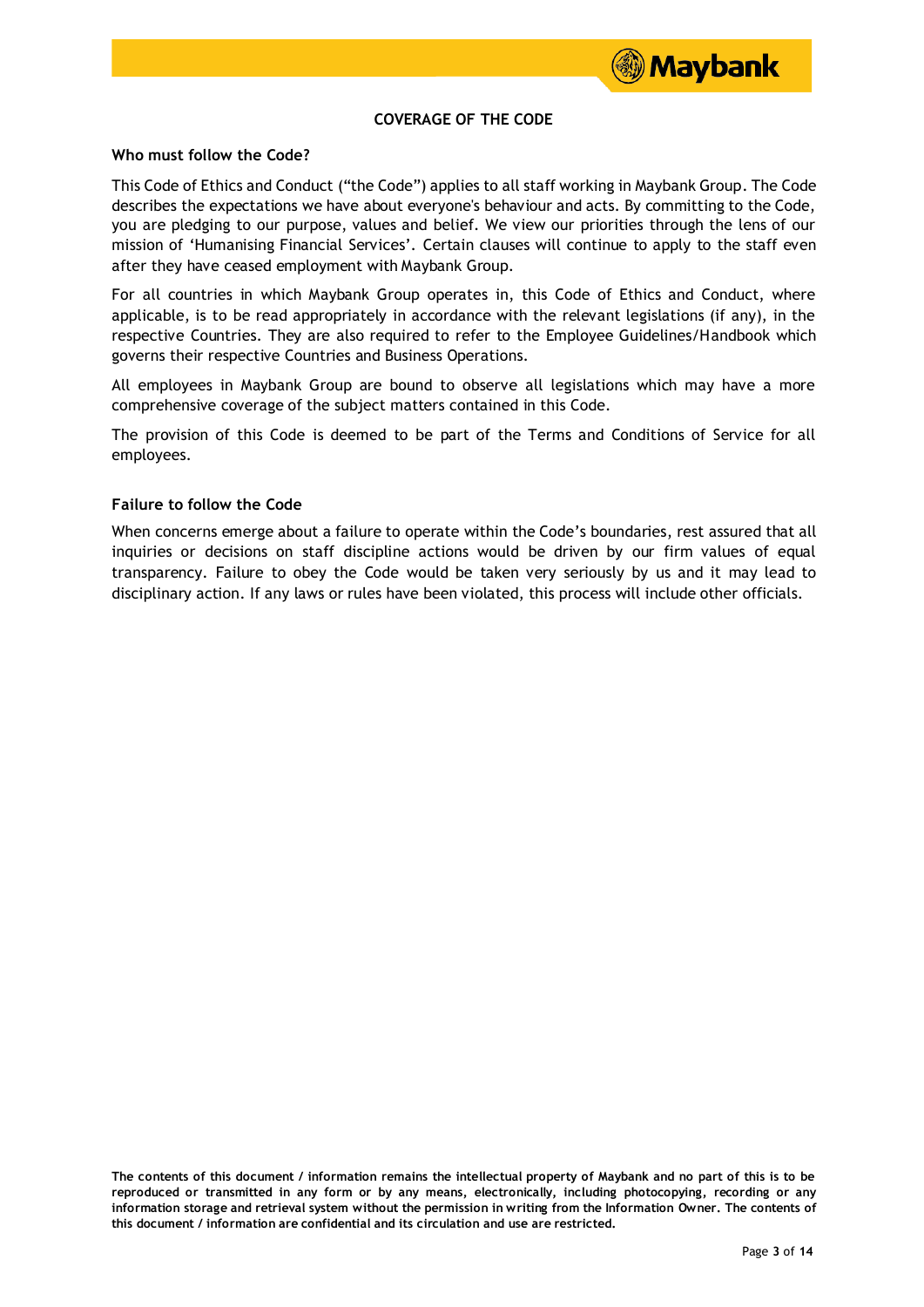

# **1.0 CONFLICT OF INTEREST**

Staff must not engage directly or indirectly in any business or activity that competes or conflicts with Maybank Group's interest. This Code, amongst others, identifies activities that may give rise to a conflict of interest and governs restrictions and manages risks associated with such activities. These activities include, but are not limited to the following:-

# **a. Outside Financial Interest In Family Business or Company\***

Where staff has an outside financial interest, whether or not in a customer, whether as a sole proprietor, partner, shareholder, creditor or debtor, such an interest must be disclosed immediately to the staff's immediate supervisor who in turn should report to the management. Thereafter, the staff should not be directly involved in Maybank Group's dealings with the customer so long as the interest continues to exist.

The written approval of the Group Chief Human Capital Officer or any other designated person appointed by management should be obtained prior or immediately upon being involved in any outside financial interest in a family business whether by way of acquisition of shares, interest or directorship. Approval may be granted only where the interest of the Maybank Group will not be prejudiced.

**The criteria** to be taken into consideration by the Group Chief Human Capital Officer or any other designated person when assessing a request under Clause 1(a) herein are set out in **Addendum A, Section 1. The conditions** that may be imposed by management when granting the approval are setout in **Addendum A, Section 2** hereto.

When a conflict of interest arises either between Maybank Group and its customers or between the staff and the customers and where such conflict is apparent, GHC Governance should be consulted. Upon prior consultation with GHC Governance, and should the conflict of interest continue to exist, supervisors should inform the customer of the apparent conflict of interest.

In assigning duties, supervisors should not place their subordinates in situations where conflict of interest could arise.

\*These refer to shareholdings and may include directorships of a Non-Executive nature in a staff's family business or family owned private company.

# **b. Other Financial Interest or Business Activity\***

It is considered a conflict of interest if a staff conducts business other than Maybank Group's businessduring working hours.

Where the acquisition of any business interest (including shareholding) or participation in any business activity (including directorship) outside Maybank Group and working hours could demand excessive time and attention from the staff, thereby depriving Maybank Group of the staff's best effort on thejob, a conflict of interest also arises.

The written approval of the Group Chief Human Capital Officer or any other designated person appointed by management should be obtained before the staff embarks on other business activities.Approval should be granted only where the interest of Maybank Group will not be prejudiced.

**The criteria** to be taken into consideration by the Group Chief Human Capital Officer or any other designated person appointed by managementwhen assessing a request under Clause 1(b) herein areset out in **in Addendum B, Section 1**. **The conditions** that may be imposed to the approval grantedare contained in **Addendum B, Section 2** hereto.

The above restriction does not apply in cases where staff has holdings of publicly quoted

**The contents of this document / information remains the intellectual property of Maybank and no part of this is to be reproduced or transmitted in any form or by any means, electronically, including photocopying, recording or any** information storage and retrieval system without the permission in writing from the Information Owner. The contents of **this document / information are confidential and its circulation and use are restricted.**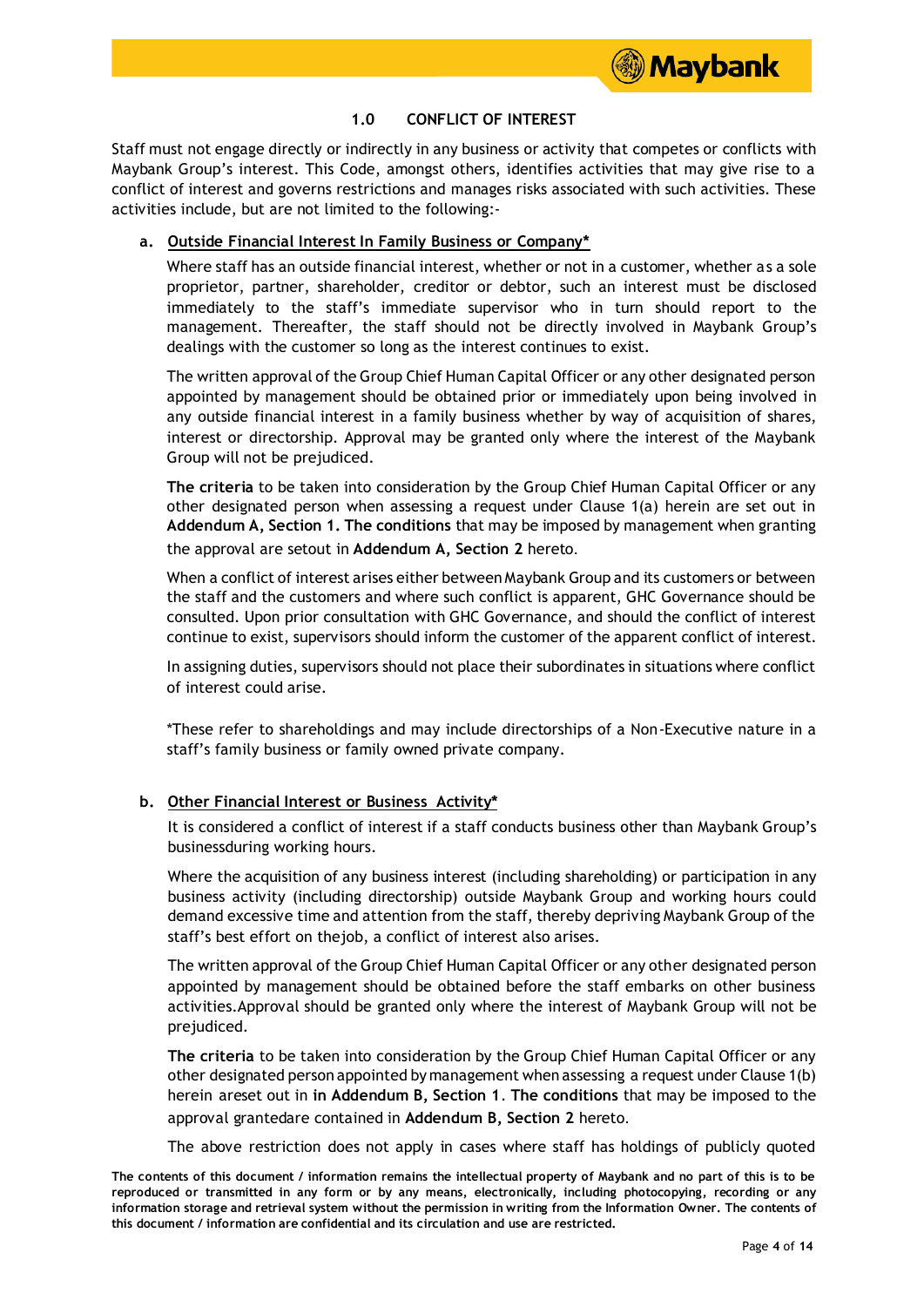

securities unless the management considers the interest to be material, and the financial interest is consideredlikely to impair the objectivity of the staff concerned. In any case, holdings of five (5) percent or more of the voting shares of a public quoted company would be regarded as material.

\*These refer to shareholdings and may include directorships of a Non-Executive nature in a private business or company.

# **c. Other Employment\***

Before making any other employment commitment, staff is to discuss with management on possiblepart-time employment or other business activities outside the financial institution's working hours. The written approval of the Group Chief Human Capital Officer or any other designated person appointed by management should be obtained before the staff embarks on a part-time employment or other business activities. Approval should be granted only where the interest of Maybank Group will not be prejudiced.

**The criteria** to be taken into consideration by the Group Chief Human Capital Officer or any other designated person appointed by management when assessing a request under this paragraph are setout in **Addendum C, Section 1**. **The conditions** that may be imposed to the approval granted are contained in **Addendum C, Section 2** hereto.

\*These refer to a contractual arrangement, where the staff commits to a part-time employment withan external employer, whether on a permanent or contract basis.

# **d. Corporate Directorship\***

Staff must not solicit corporate directorship. A staff should not serve as a director of another publiclisted corporation without the approval of the Board of Directors. Employees who hold directorshipswithout such approval must seek approval immediately, if they wish to remain as directors of other corporations.

Staff may also serve as a Corporate Director in other Financial Institutions or Non-Financial Institutions related Associations, Professional Bodies and Entities with the prior written approval from the Board of Directors.

**The criteria** to be taken into consideration by the Board of Directors, when assessing a request underthis paragraph are contained in **Addendum D, Section 1** and **the conditions** that may be imposed arecontained in **Addendum D, Section 2** hereto.

However, staff may act as directors of non-profit Public Service Corporations, such as religious, educational, cultural, social, welfare, philanthropic or charitable institutions with the prior written approval from the Group Chief Human Capital Officer or any other designated person appointed by management.

\*These refer to Directorships in public listed corporations.

# **e. Active Affiliation with Political Parties**

Maybank Group is politically neutral. Staff may only be involved in Political Parties as passive, ordinary members. Holding any office or having any form of active participation in Political Parties' activities is not permitted.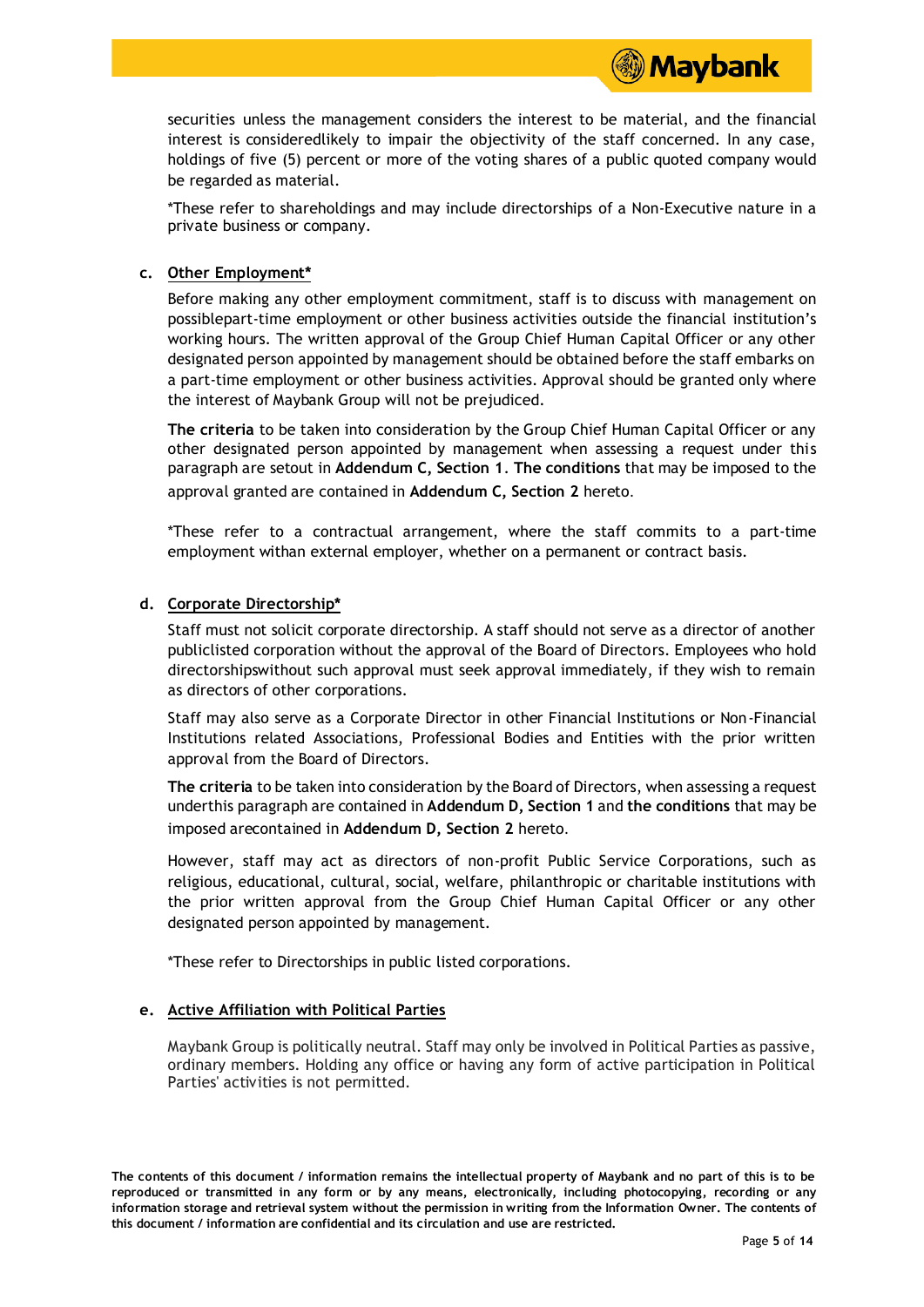

# **f. Entertainment & Gifts**

Giving and receiving of gifts can affect or be seen to affect business judgment hence may give rise to a conflict of interest. In such circumstances employees are to strictly comply with the Maybank Group's Corporate Gifts and Entertainment Policy when it comes to receiving or giving of gifts and receiving or giving of entertainment to/from any third parties, including but not limited to the Maybank Group's customers, suppliers/vendors or consultants.

# **g. Credit Facilities**

Staff should not approve credit facilities or any other transactions:-

- a. To themselves;
- b. To any of their family members; and
- c. To firms, companies or corporations in which they or their family have an interest.

Staff should not derive any improper benefits either in kind or in monetary at the expense of the Maybank Group or its customers.

Staff also should not obtain for themselves or any of their family members any property or any business advantage that properly belongs to the Maybank Group or to its customers.

# **h. Trusteeships**

Staff must not solicit appointment as executors, administrators or trustees of the Maybank Group's customers' estates. If such an appointment is made and the staff is beneficiary of the estate, his signing authority for the estate's bank account(s) must be approved by the Board of Directors who will not unreasonably withhold approval.

*This section of this policy must be read together with Section 4.7 of the Maybank Group Anti-Bribery& Corruption Policy and Section 7 of the Maybank Group Anti- Bribery & Corruption Procedure. Pleasealso refer to the Addendum on Conflict of Interest.*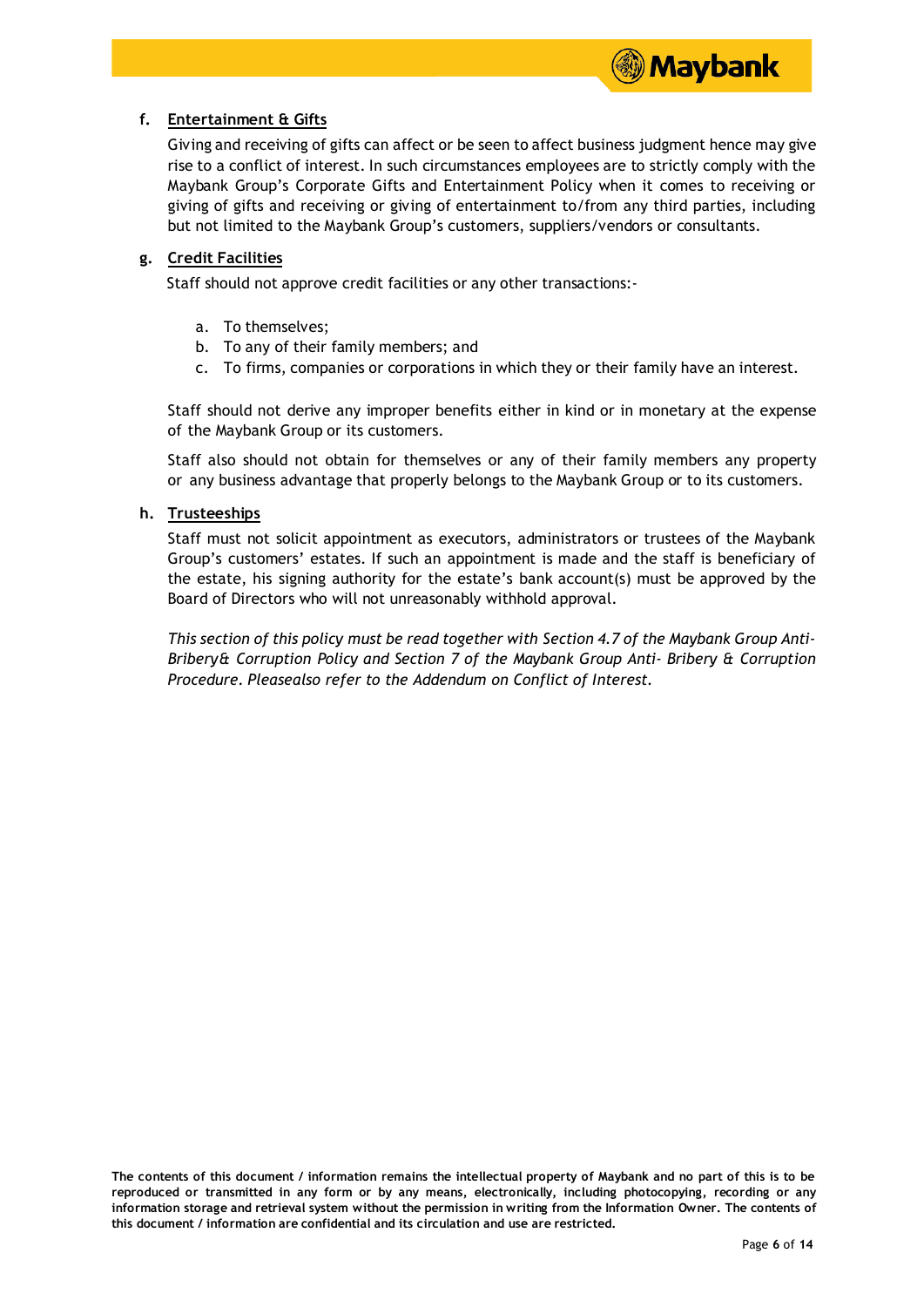

# **2.0 MISUSE OF POSITION**

- **2.1** Staff should not abuse their position in the MaybankGroup to take advantage of any information obtained in the course of duty for personal benefit or for the benefit of other persons.
- **2.2** Staff should not make use of their position in the Group to solicit or receive favours from the Group's customers in exchange either for:
	- granting them banking facilities;
	- granting them favourable banking terms and conditions; or
	- deliberately not exercising due diligence on delinquent accounts for a favour.
- **2.3** Staff should not bribe customers when soliciting business. Corporate gifts offered or presented to customers on marketing trips and gifts offered for deposits are not considered examples of bribes.
- **2.4** Staff should not solicit the following from customers or other parties:
	- favours;
	- preferential or concessionary offers; or
	- gifts of any form, including cash, bonds, negotiable securities, personal loans, airline tickets, discounts or use of vacation or other entertainment facilities or property.
- **2.5** Staff should, whenever possible, discourage their customers and brokers from offering them personal gifts, favours or services.
- **2.6** Staff should not make use of their position in the Maybank Group:
	- a. To solicit corporate directorships from the Maybank Group's customers, unless themember of staff is appointed to the Board to represent the Maybank Group's interest; or
	- b. To borrow from or become indebted to these customers.
- **2.7** It is the duty of all staff to ensure that no other staff in the Maybank Group should misuse his or her position in the Maybank Group. Staff who are aware of any such irregularities in the course of their work owes a duty to report such irregularities in confidence to the Maybank Group.
- **2.8** Staff must not use the Maybank Group's name or facilities for personal advantage in political, investment or retail purchasing transaction, or in similar types of activities. Staff and their relatives, must not use their connections with the Maybank Group to borrow from or become indebted to customers or prospective customers. The use of position to obtain preferential treatment, such as in purchasing goods, shares and other securities, is strictly prohibited.
- **2.9** Further, staff must not use the Maybank Group's facilities and influence for speculating in commodities, gold, silver, foreign exchange or securities, whether acting personally or on behalf of friends or relatives. Such misuse of position may be grounds for dismissal. Staff should also not provide mutually beneficial transactions to staff of other institutions in return for similar facilities designed to circumvent the provisions contained in this Code.

Note: Under this clause, reference to 'customers' wherever it appears also include reference to 'vendors/suppliers of goods and services'.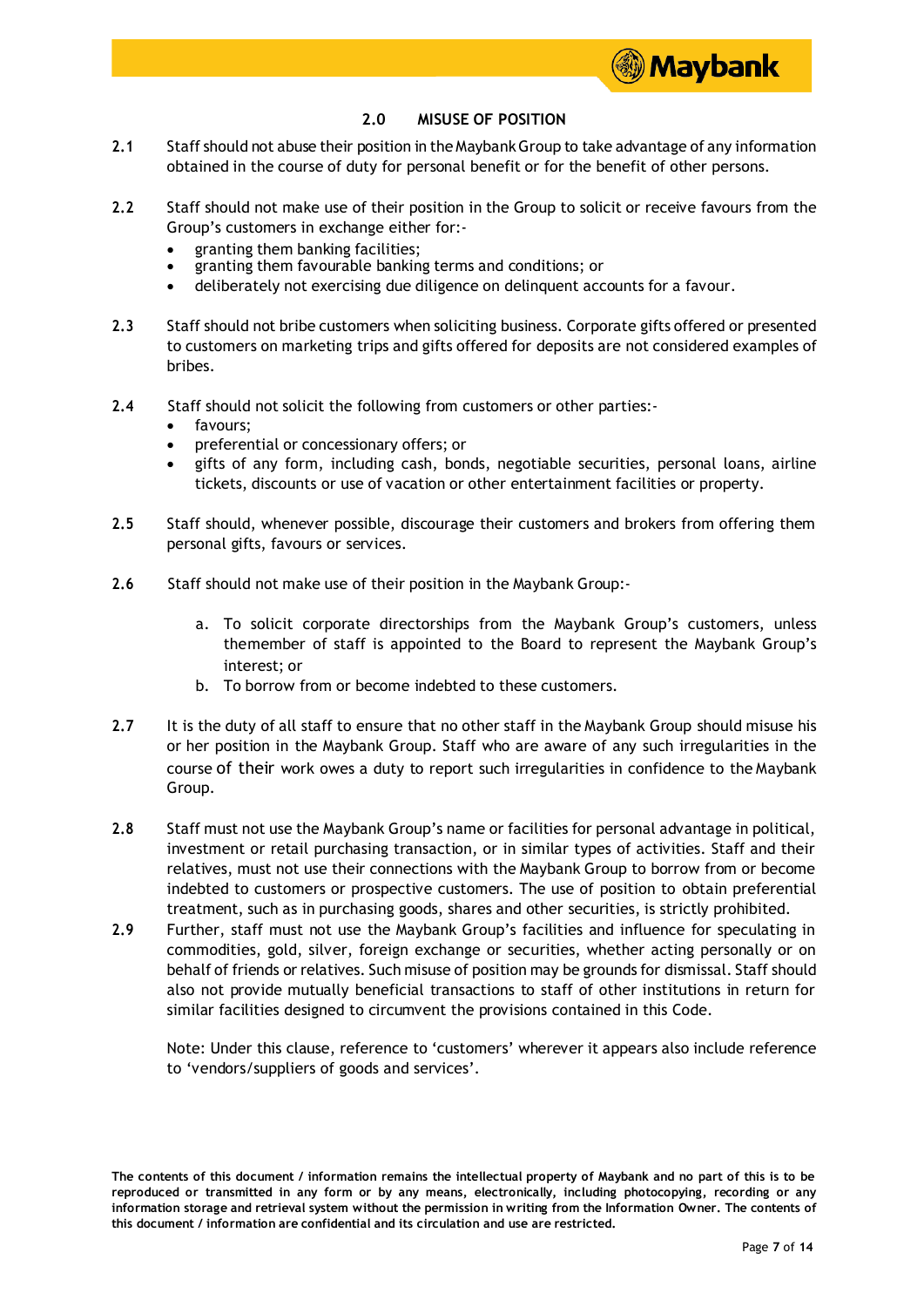# **3.0 MISUSE OF INFORMATION**

- 3.1 Staff should not copy, remove or make use of any information obtained in the course of business for the direct or indirect benefit of themselves or of any other persons.
- 3.2 It is regarded as a misuse of such information if a staff uses information of the Maybank Group or customers to benefit themselves or confer an advantage on themselves or any other persons.
- 3.3 Staff in possession of confidential information should not use it in the following ways for the benefit of themselves or any other persons:
	- a. To influence any customer or any third party in dealing in any transaction; or
	- b. To communicate such information to any customer.
- 3.4 The above prohibitions relating to the misuse of information continues even after the staff ceases to be employed by the Maybank Group.
- 3.5 Staff in one division, department or branch should not retrieve or obtain information of the Group or customer from another division, department or branch unless the information so received is necessary in their course of work. Any transmission or transfer of information among the divisions, department or branches should be properly authorized.
- 3.6 Staff shall not deal in securities of any company listed or pending listing on a stock exchange at any timewhen he is in possession of information, obtained as a result of his employment by, or his connection with the Maybank Group which is not generally available to shareholders of that company and the public, and which, if it was so available, would likely bring about a material change in the market price of shares or other securities of the company concerned.
- 3.7 A staff who possesses insider information is also prohibited from influencing any other person to deal in the securities concerned or communicating such information to any other person, including other staff who do not require such information in discharging their duty.

**The contents of this document / information remains the intellectual property of Maybank and no part of this is to be reproduced or transmitted in any form or by any means, electronically, including photocopying, recording or any** information storage and retrieval system without the permission in writing from the Information Owner. The contents of **this document / information are confidential and its circulation and use are restricted.**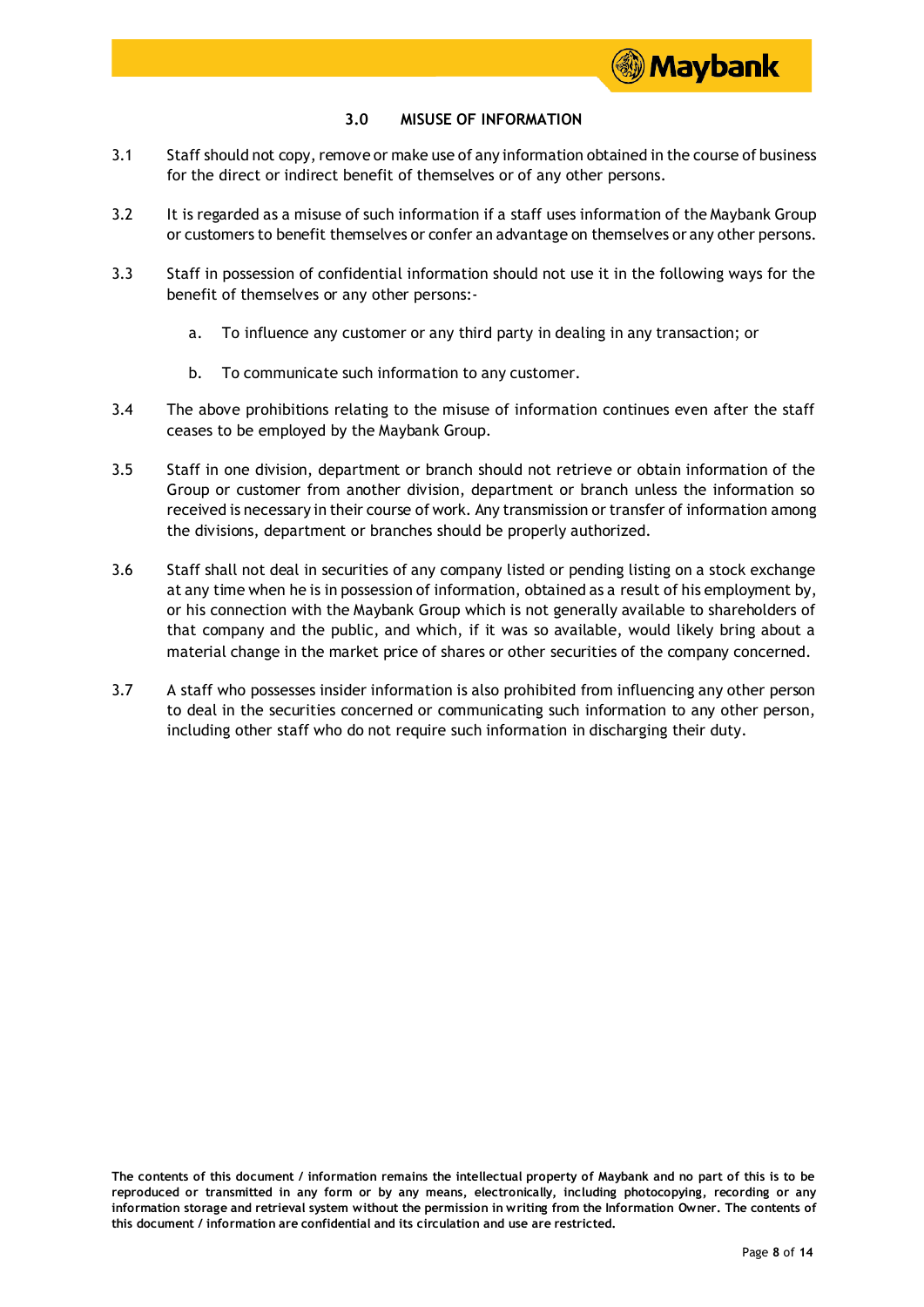

# **4.0 INTEGRITY AND ACCURACY OF RECORDS / TRANSACTIONS**

- 4.1 Staff should ensure that accurate and complete records of the Maybank Group's operations are kept and maintained in such a form and for such a period as determined by the Maybank Group. These records include the following:
	- i. Books, slips, documents, statement;
	- ii. Computer tapes and diskettes;
	- iii. Computer programmes;
	- iv. Microfiches/microfilms; and
	- v. Computer print-outs.
- 4.2 Staff should never make entries or allow entries to be made for any account, record or document of the Maybank Group that are false or would obscure the true nature of the transactions as well as to mislead the true authorization limits or approval by the relevant authority of such transactions.
- 4.3 Staff should ensure that any alteration or deletion to records is properly authorized by their superiors. Any removal of records must also be properly documented.
- 4.4 Staff must ensure that Maybank Group's information and records are not copied by unauthorised persons including computer vendors.
- 4.5 Staff should report to their superior immediately upon discovery of any unauthorised copying, entries, deletions or alterations in the Maybank Group's records.
- 4.6 All records and computer files or programs of the Maybank Group, including personnel files, financial statements and customer information, must be accessed and used only for the management-approved purposes for which they were originally intended.
- 4.7 Staff of each country in which the Maybank Group operates in should refer to their local laws and regulation which governs their respective countries on the provisions that provide for criminal penalties against any director, manager, trustee, auditor, employee or agent of a licensed bank who is guilty of willfully making a false entry or omitting, altering, abstracting, concealing or destroying any entry in the Bank's books of record, reports or documents.

# **5.0 FAIR AND EQIUITABLE TREATMENT**

- 5.1 All business dealings on behalf of the Maybank Group with current and potential customers, with other members of the staff and with all those who may have caused to rely upon the Maybank Group, should be conducted fairly and equitably. Staff must not be influenced fairly by friendship or association, either in meeting a customer's requirements or in recommending that they be met. Such decisions must be made on a strictly arm-length business basis. All preferential transactionswith insiders or related interest should be avoided. If transacted, such dealings should be in full compliance with the law, judging on normal business criteria basis and fully documented and duly authorized by the Board of Directors or an independent party.
- 5.2 No member of staff shall offer any bribe or similar consideration to any person or company in order to obtain business for the Maybank Group. Any commissions paid or other payments made, or favorable terms conceded, or other advantages given, by any staff member in the conduct of the Maybank Group's business shall be in accordance with the Maybank Group's policies on such matters as notified from time to time and shall be promptly recorded in writing.

**The contents of this document / information remains the intellectual property of Maybank and no part of this is to be reproduced or transmitted in any form or by any means, electronically, including photocopying, recording or any** information storage and retrieval system without the permission in writing from the Information Owner. The contents of **this document / information are confidential and its circulation and use are restricted.**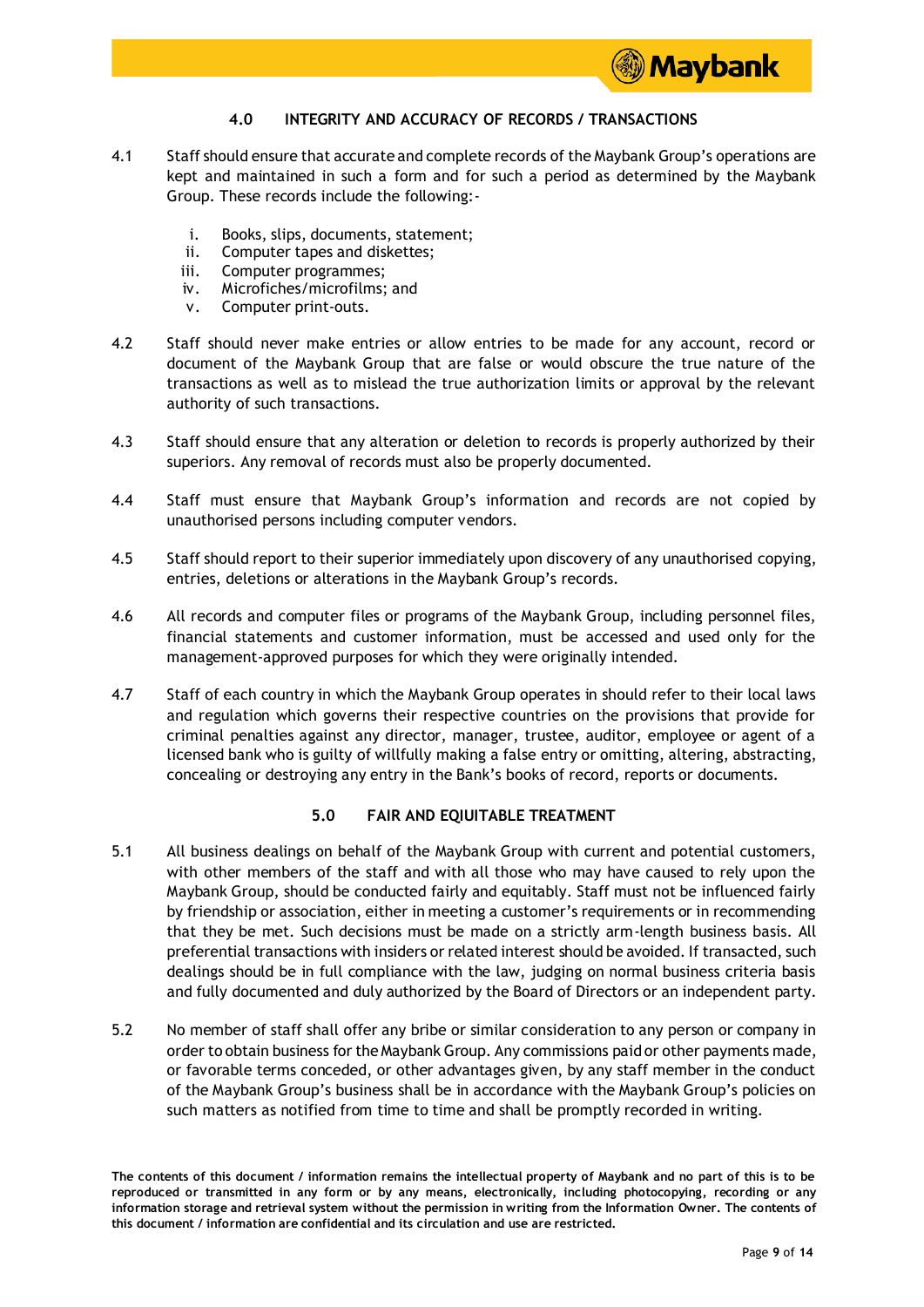

# **6.0 RELATIONSHIP WITH CUSTOMERS**

- 6.1 Staff should draw customers' attention to the terms and conditions governing each banking service provided, including all applicable bank charges.
- 6.2 Staff should respond readily and promptly to customers' enquiries on the Bank's terms and conditions of banking services including bank charges.
- 6.3 For matters of abnormal or of suspected abnormal nature in a Branch/Department (such as fraud/defalcation, robbery/theft, cash discrepancy and loss of important document), the Branch Manager or Head of Unit/Sector should immediately inform GroupChief Audit Executive and their respective Country Head giving all the information required in the format specified by the Maybank Group.
- 6.4 Branch should report all customer complaints promptly to the Group Corporate Affairs and copy to Group Chief Human Capital Officer and Group Audit.

# **7.0 CONFIDENTIALITY**

- 7.1 The confidentiality of relations and dealings between the Maybank Group and its customers is paramount in maintaining the Maybank Group's reputation. Staff is required to keep confidential on all information relating to the Maybank Group's customers including information regarding their accounts and transactions. Employee who resides in countries where the Personal Data Protection Act (PDPA) has been enforced should always abide by this Act.
- 7.2 Staff should not remove or relocate documents or records of customers out of their divisions/departments/branches without the prior approval of their respective managers or department heads.
- 7.3 Staff has a duty to continue protecting the confidentiality of customer information even after cessation of employment with the Maybank Group and except with the Maybank Group's consent, staff shall not divulge or to make use of any secret, copyright material or any correspondence, accounts or dealings of the Maybank Group or its customers. No staff shall in any way use information so obtained for financial gain.
- 7.4 Staff should not reveal to third parties any names or other information in connection with any dealings or transactions with any customer.
- 7.5 Confidential information concerning a customer may be given or made available to third parties only with prior written consent of the customer, when disclosure is authorized under any laws and regulations of respective countries to be made to a police officer investigating into an offence specified in such law, regulations and other permitted disclosures.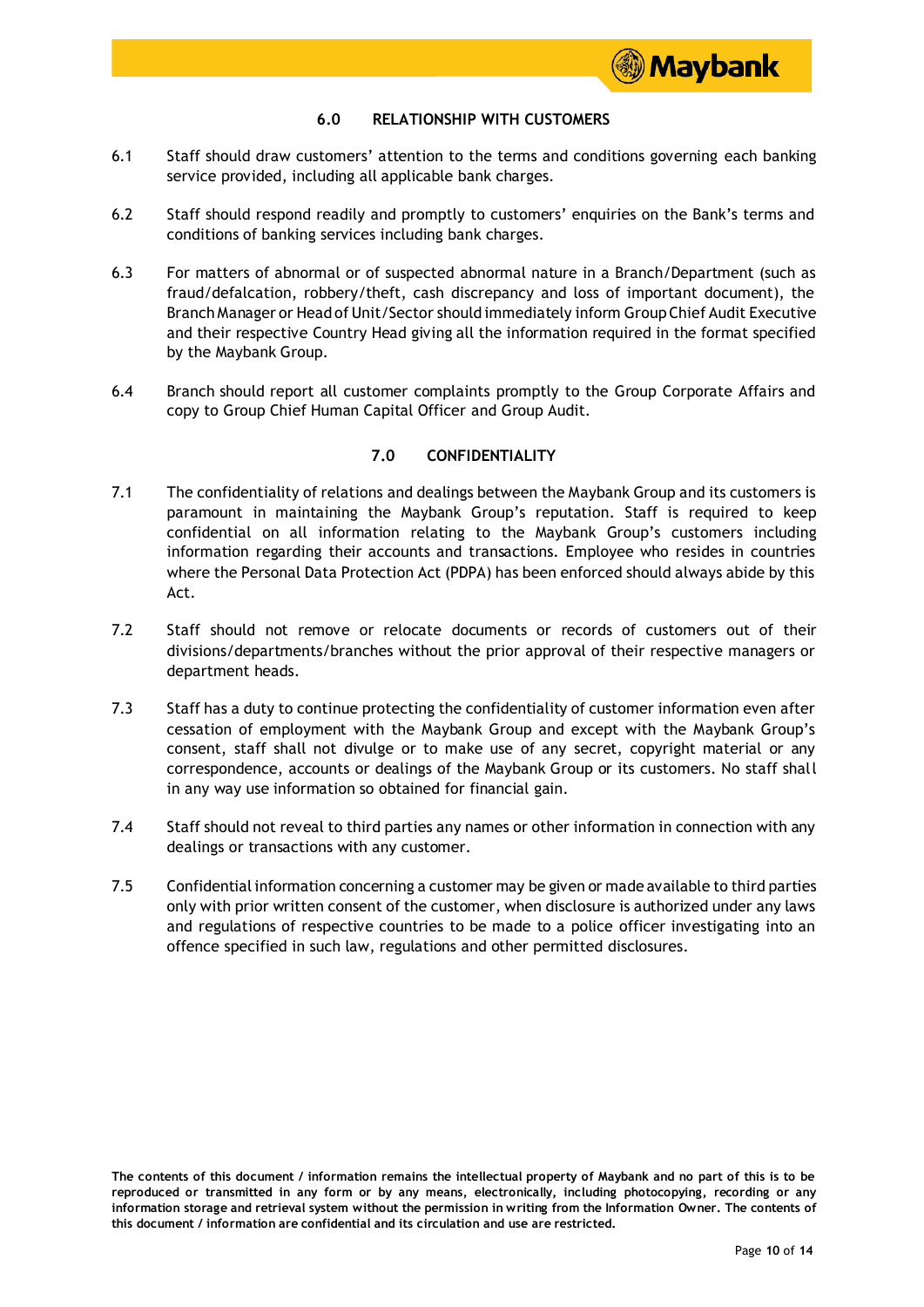

# **8.0 MAKING PUBLIC STATEMENTS**

- 8.1 All staff shall not, during or after termination of his employment with the Maybank Group:-
	- Publish or cause to be published or circulate any articles, statements, books, photographs or letters; and/or
		- Give away any interview or broadcast or deliver any lectures or speeches on any matter which concerns his duties or the policies, decisions or the business of the Maybank Group or any matter connected with the Maybank Group without obtaining the prior written consent of the Maybank Group.
- 8.2 For making public statements, the following designated posts are exempted from seeking written permission from the Group if the act is in line with the discharge of official duties of the staff:-
	- Chairman;
	- Vice Chairman;
	- Group President & CEO;
	- Group EXCO Member;
	- Executive Director; and
	- Any spokesmen or persons so designated by the Chairman/Vice Chairman or Group President & CEO or Group EXCO to do so.
	- If permission is granted, it shall be subjected to an implied condition that:
		- a. The proposed publication shall not be published as may reasonably be implied that it had received official support or backing or sponsorship from the Group; or
		- b. The proposed publication shall not bear the words "approved publication" or words to that effect.
- 8.3 Staff wishing to seek permission to publish or write a book or article based on official information must write to the Group Chief Human Capital Officer or any other designated persons, giving details of the proposed publishing of the book or the article.

# **9.0 SOCIAL MEDIA USAGE**

9.1 When using social media such as, but not limited to, personal blogs, social media including but not limited to Facebook or Twitter, employees are to be mindful that they do not disclose confidential information about the Maybank Group's business, its customers and all other matters related to the Maybank Group. Employees are not authorized to make any commentaries on behalf of the Maybank Group and especially those that would adversely affect the image and reputation of the Maybank Group. Employees are prohibited from using/editing the Maybank Group's logos, pictorial images related to the Maybank Group and trademarks in their own personal social media accounts. Further, employees are required to comply with the Maybank Group's Social Media Usage Policy, Social Media Guidelines, IT Policy on Usage of Internet and IT Policy on Usage of Email when using social media.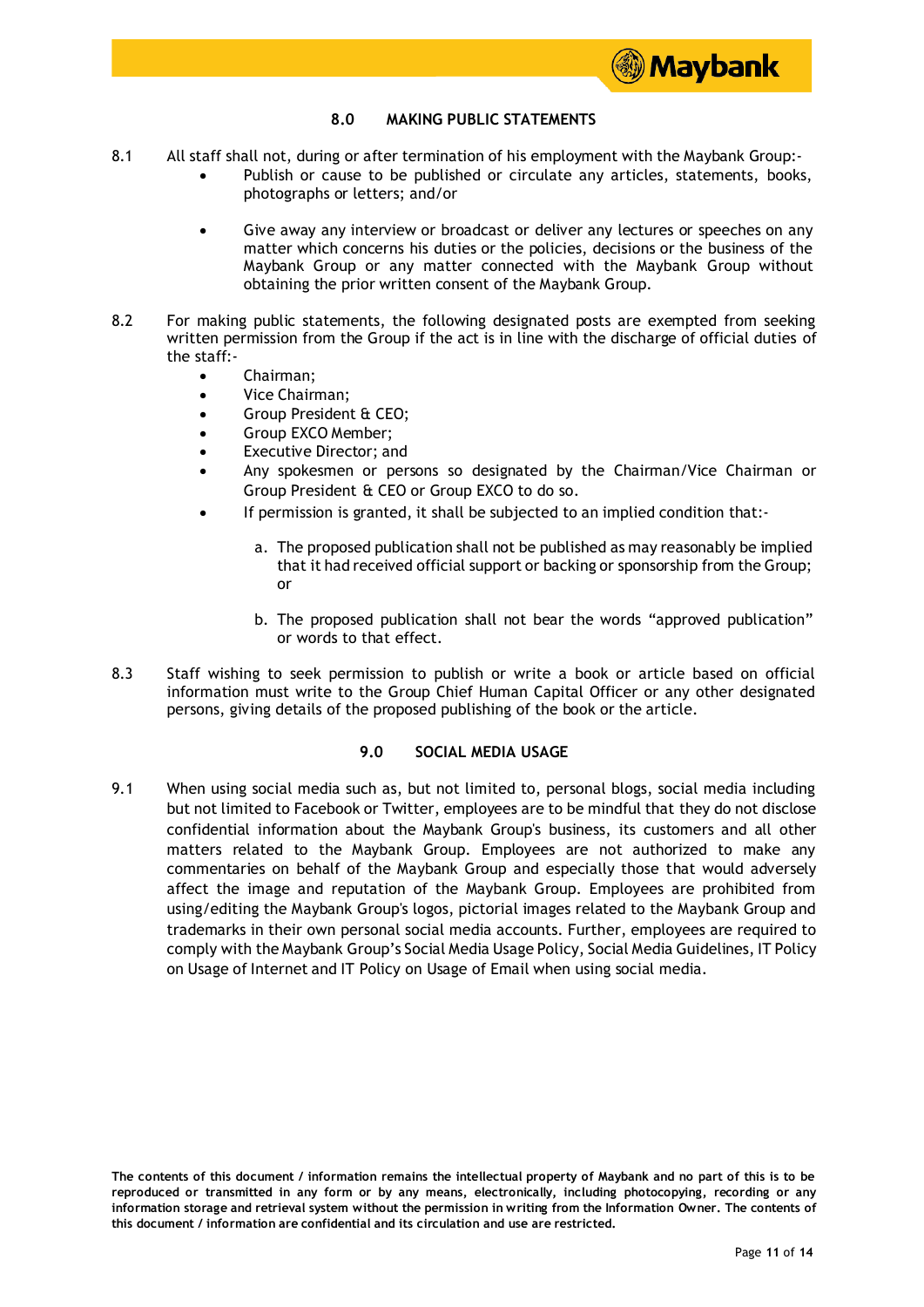

# **10.0 INTEGRITY OF THE BANKING SYSTEM**

- 10.1 Staff has the duty to protect the integrity of the banking system. They should not lend themselves to any scheme which could subvert the integrity of the banking system.
- 10.2 Staff should be vigilant against any attempt to use the Bank for illegal purpose or activity, in particular money laundering and terrorism financing.
- 10.3 To prevent the misuse of the banking system and facilities for illegal purposes, staff should satisfy themselves on the identity of persons seeking to open an account or a safe deposit box by verifying their identification documents such as identity card or passport.
- 10.4 Staff should followstrictly the Bank's procedures relevant to each particular transaction. These procedures include verification of customers' identities and assessing customers' honesty, integrity, commercial ability and creditworthiness. The extent of the verification will be in accordance to the banking facilities sought by the customers and the duties prescribed for the staff who attends to the customers.
- 10.5 When a staff suspects that a prospective customer may be involved in illegal activities, the staff should decline to open any account for the customer or provide any other banking service and report to his/her immediate superior.
- 10.6 When an account has already been opened, the staff should inform his/her superior immediately, who should seek the closure of the account as soon as possible as permitted by any contractual and statutory obligations to the customers.

All events such as those in Clause 10.5 above should be properly documented.

# **11.0 REQUIRED KNOWLEDGE AND COMPLIANCE**

- 11.1 Staff, particularly at the senior level, should keep up-to-date with and comply the applicable laws, rules and regulations in their respective area of operations.
- 11.2 Line Managers are required to take reasonable steps to ensure that their subordinates are kept informed of and are familiar with all applicable laws or regulations relevant to their respective operations. They should up-date their subordinates on any change in such laws or regulations.
- 11.3 Staff who are not familiar with the laws and regulations applicable in their area of operations should seek guidance from their immediate superior.

# **12.0 PECUNIARY EMBARRASSMENT**

- 12.1 Staff is expected to manage their financial matters well. Maybank Group takes a very serious view such "pecuniary embarrassment" i. e. the state of one's indebtedness.
- 12.2 Staff is deemed to be in state of pecuniary embarrassment:
	- a. Where he is a judgment debtor, for as long as the judgment debt remains unsettled and astay of execution has not been granted; or
	- b. Where he is a bankrupt or an insolvent wage earner, for as long as he remains as an undischarged bankrupt or for as long as any judgment against him in favour of the officialassignee remains unsatisfied and a stay of execution has not been granted.

**The contents of this document / information remains the intellectual property of Maybank and no part of this is to be reproduced or transmitted in any form or by any means, electronically, including photocopying, recording or any** information storage and retrieval system without the permission in writing from the Information Owner. The contents of **this document / information are confidential and its circulation and use are restricted.**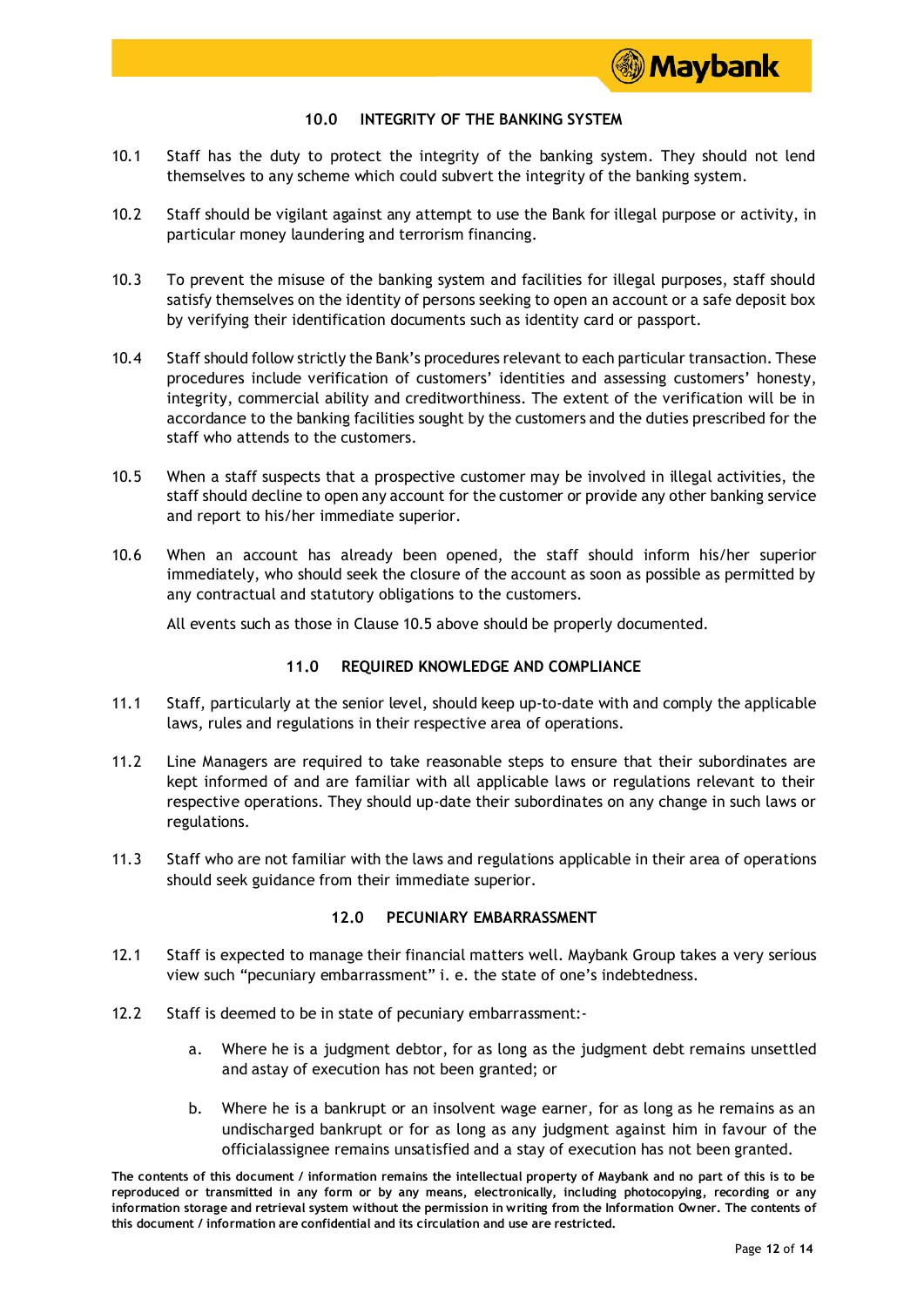

# **13.0 AVENUE TO EXPRESS VIEWPOINT OR COMPLAINT**

13.1 Staff may express their viewpoint or their complaint on any matter or person with the Maybank Group's interest at heart direct to the Group Chief Human Capital Officer in writing.

# **14.0 PROHIBITED CONDUCT OF PERSON IN POSSESSION OF INSIDE INFORMATION**

- 14.1 The Bank and its staff should observe all provisions contained in this Code and in addition to the requirements of respective laws and regulation in each country that prohibits any person from using **inside** information to:
	- acquire or dispose of, or enter into an agreement for or with a view to acquire or dispose such securities; or
	- procure, directly or indirectly, an acquisition or disposal of, or the entering into an agreement for or with a view to the acquire or dispose of such securities.
- 14.2 A person is an "insider" if that person:
	- possesses information that is not generally available which on becoming generally available a reasonable person would expect it to have a material effect on the price or the value of securities; and
	- knows or ought reasonably to know the above.

# **15.0 MONEY LAUNDERING AND TERRORISM FINANCING**

- 15.1 Money Laundering is the process by which one conceals funds of dubious or illegal origin and then disguises them as legitimate proceeds of lawful activities.
- 15.2 All employees must abide by the respective countries laws and regulation pertaining to the Anti-Money Laundering which provides for the offence of money laundering, the measures to be taken for the prevention of money laundering and terrorism financing offences and to provide for the forfeiture of terrorist property and property involved in, or derived from, money laundering and terrorism financing offences, and for matters incidental thereto and connected therewith.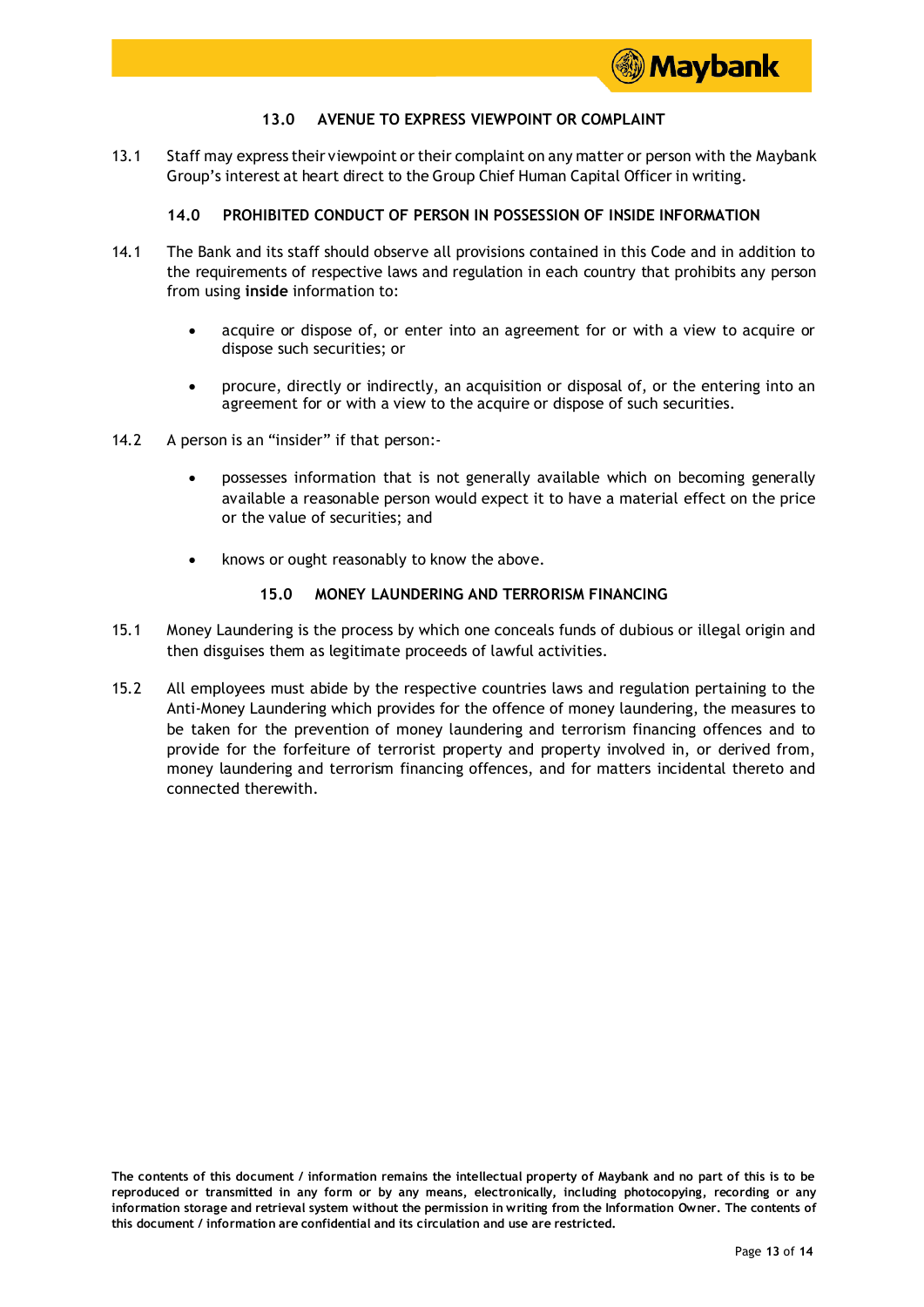# **16.0 COMPUTER CRIMES**

- 16.1 All employees need to abide with their respective laws and regulation on computer crimes Four (4) main offences relating to misuse of computers as stated below:-
	- Hacking and unauthorized access to computer material;
	- Unauthorized modification of the contents of the Maybank Group's computers;
	- Unauthorized communication directly or indirectly of a number, code, password or othermeans of access to the Maybank Group's computers; and
	- Abetment and attempts to commit the offences described above.

# **17.0 SEXUAL HARRASSMENT**

- 17.1 Every employee is entitled to work in a safe and conducive environment. The company views sexual harassment as a serious offence and appropriate action will be taken against any staff found guilty of committing the offence. Examples of sexual harassment:
	- Jokes of a sexual nature;
	- Touching or any bodily contact;
	- Repeated requests for dates:
	- Transmitting e-mails or pictures of a sexual nature; and
	- Displaying picture, objects of a sexual nature.

All incidences of sexual harassment must be reported to Group Human Capital for further investigation. Countries are required to adopt the spirit of this provision into their respective local policies. Countries are to ensure that their local laws and regulations in respect of sexual harassment are observed.

# **18.0 DRESS CODE**

All staff are to ensure that they abide by the Maybank Group's dress code sets the standard for our professional and business image - what is appropriate and not appropriate for work; so that everyone would have a clearer picture be it business formal (that is applicable from Monday to Thursday) or business casual ("dress down" Friday).

# **19.0 MISCELLANEOUS**

Addendums and/or Appendices to this Policy are for guidance only and may be reviewed, amended and/or updated by Group Industrial Relations, Risk & Governance from time to time as deemed fit, with the approval of Group Chief Human Capital Officer.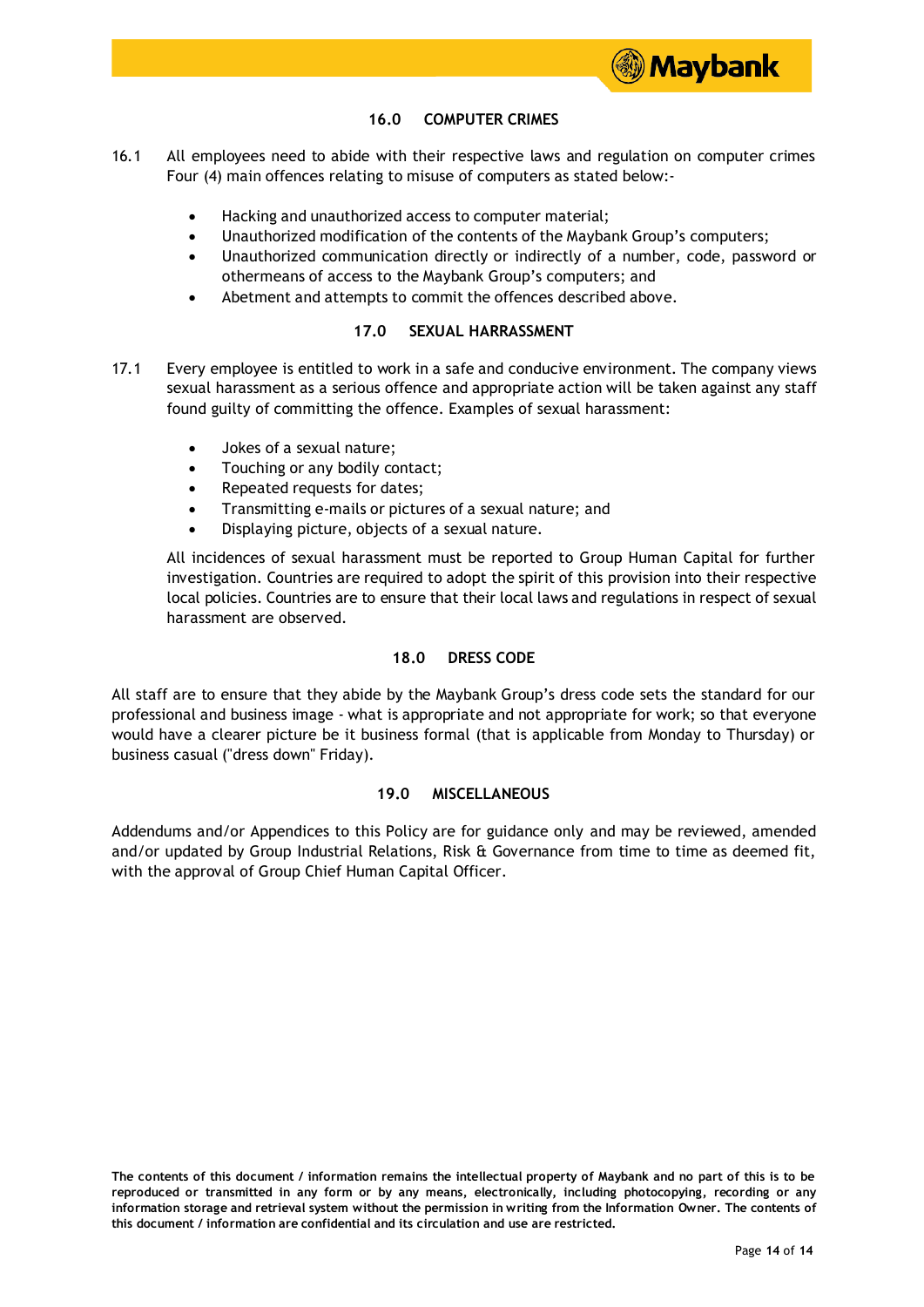# **ADDENDUM 1 TO MAYBANK GROUP CODE OF ETHICS AND CONDUCT POLICY**

CONFLICT OF **INTEREST**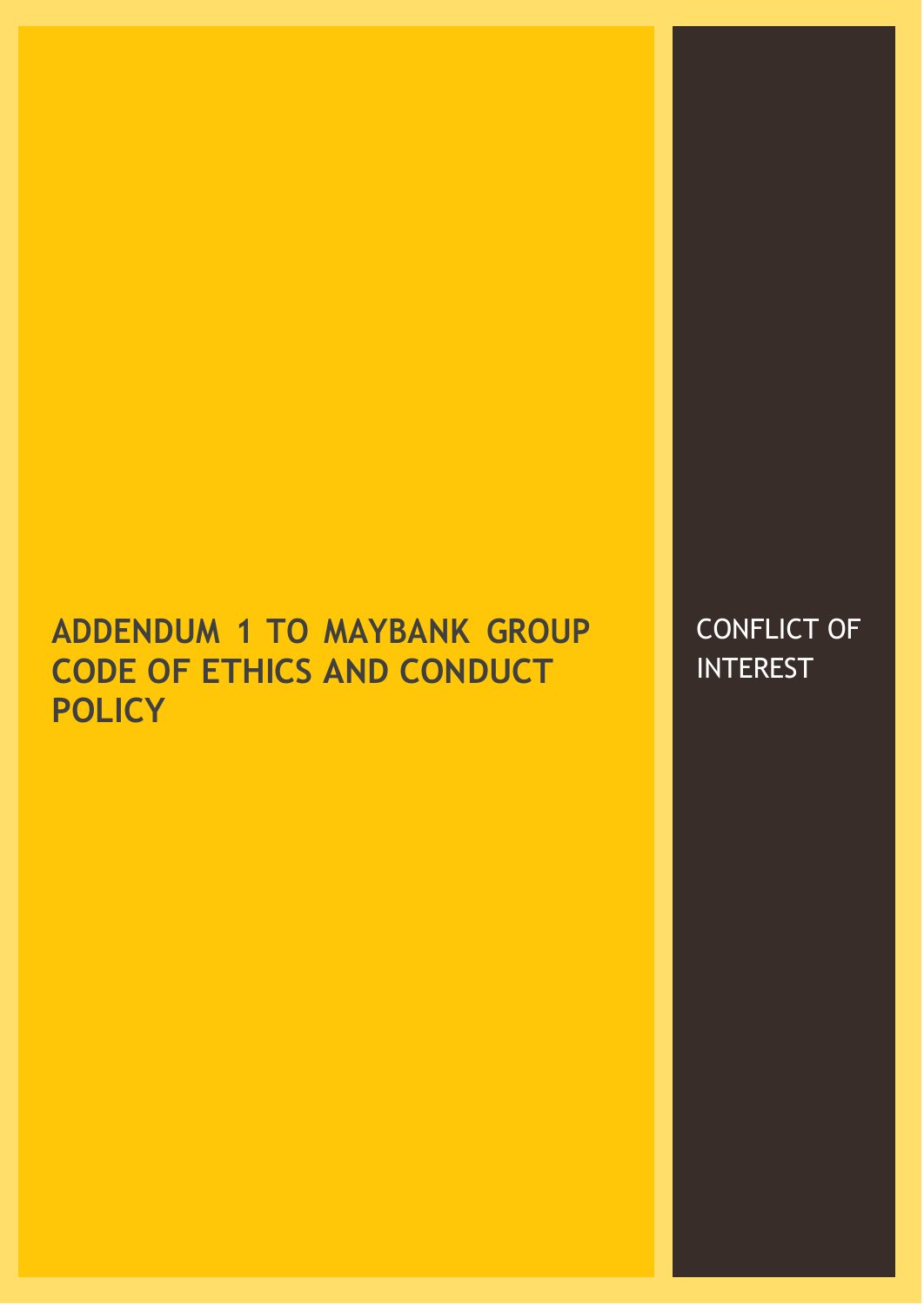| <b>Addendum No:</b>           | 01/2020                                                                                                                                                                                                                                                                                                                                                                                                                                                                                                                                                                                                                                                                                                                                |
|-------------------------------|----------------------------------------------------------------------------------------------------------------------------------------------------------------------------------------------------------------------------------------------------------------------------------------------------------------------------------------------------------------------------------------------------------------------------------------------------------------------------------------------------------------------------------------------------------------------------------------------------------------------------------------------------------------------------------------------------------------------------------------|
| <b>Policy Name:</b>           | <b>Future Ready Code of Ethics and Conduct Policy</b>                                                                                                                                                                                                                                                                                                                                                                                                                                                                                                                                                                                                                                                                                  |
| <b>Policy Effective Date:</b> | 15 July 2020                                                                                                                                                                                                                                                                                                                                                                                                                                                                                                                                                                                                                                                                                                                           |
| <b>Policy Last Reviewed:</b>  | <b>17 March 2022</b>                                                                                                                                                                                                                                                                                                                                                                                                                                                                                                                                                                                                                                                                                                                   |
| <b>Policy Owner:</b>          | Group Industrial Relations, Risk & Governance                                                                                                                                                                                                                                                                                                                                                                                                                                                                                                                                                                                                                                                                                          |
| <b>Status:</b>                | <b>Active</b>                                                                                                                                                                                                                                                                                                                                                                                                                                                                                                                                                                                                                                                                                                                          |
| <b>Contact Office:</b>        | Governance, Group Human Capital                                                                                                                                                                                                                                                                                                                                                                                                                                                                                                                                                                                                                                                                                                        |
| <b>Classification:</b>        | Maybank Group use only                                                                                                                                                                                                                                                                                                                                                                                                                                                                                                                                                                                                                                                                                                                 |
| <b>Purpose:</b>               | The purpose of this addendum is to enable the Maybank Group<br>manage conflict of interests effectively to avoid legal and<br>reputational risks and to protect the reputation of the Bank and the<br>personal integrity of the staff.<br>The criteria and conditions for managing the business and personal<br>conflict of interest positions set out in Section 1.0 of the Code of<br>Ethics namely Outside Financial Interest, Other Business Interest,<br>Other Employment and Corporate Directorship are stated herein.<br>Please note that the criteria and conditions herein are non-<br>exhaustive and may be reviewed and updated accordingly by GHC<br>Governance with the approval of Group Chief Human Capital<br>Officer. |
| <b>Policy Statement:</b>      | Staff must not engage directly or indirectly in any business or<br>activity that competes or conflicts with Maybank Group's interest.<br>This Code, amongst others, identifies activities that may give rise<br>to a conflict of interest and governs restrictions and manages risks<br>associated with such activities.                                                                                                                                                                                                                                                                                                                                                                                                               |

**The contents of this document / information remains the intellectual property of Maybank and no part of this is to be reproduced or transmitted in any form or by any means, electronically, including photocopying, recording or any** information storage and retrieval system without the permission in writing from the Information Owner. The contents of **this document / information are confidential and its circulation and use are restricted.**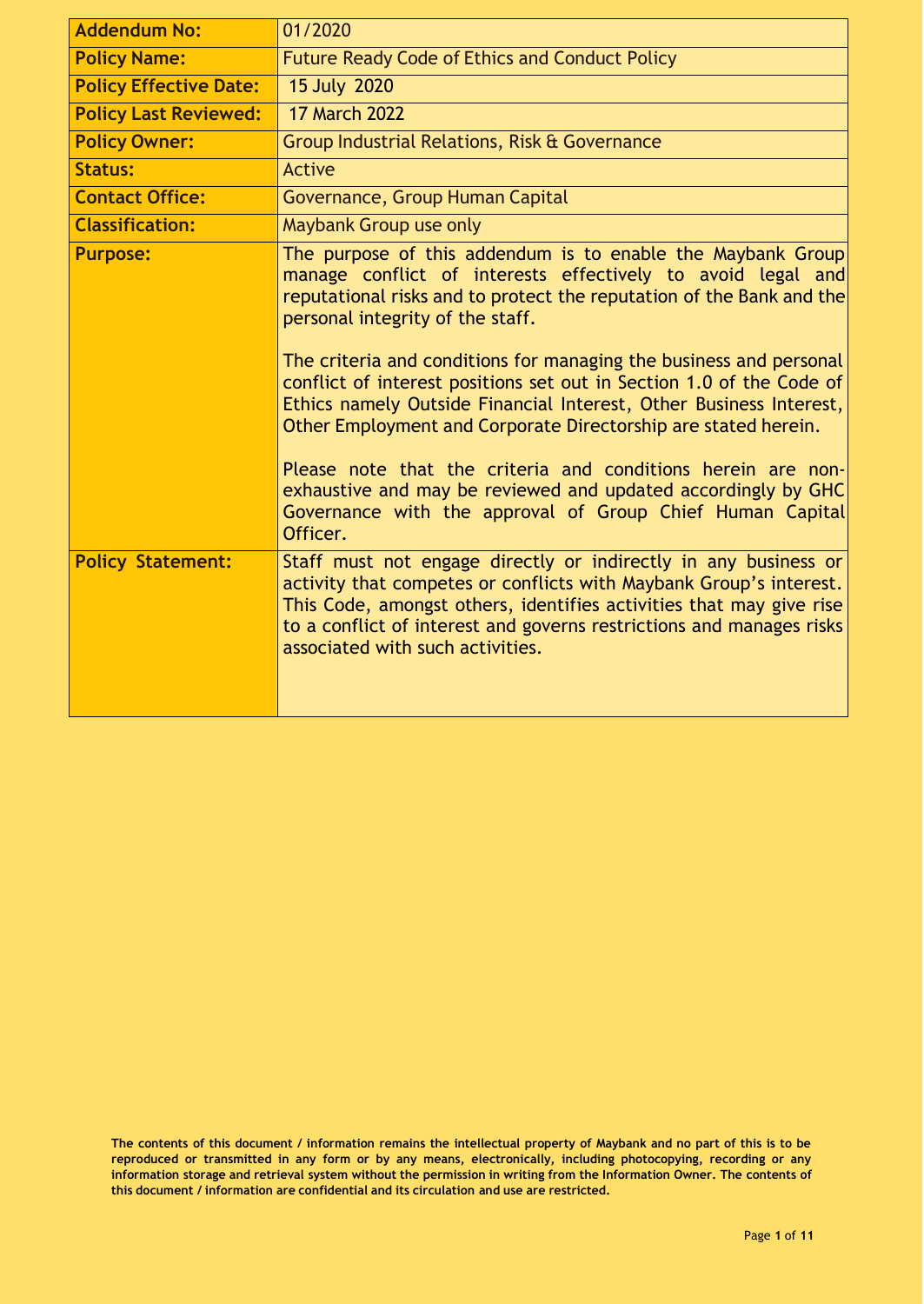# ADDENDUM A

# *SECTION 1 Criteria - Outside Financial Interest in Family Business*

The criteria to be taken into consideration when determining whether a staff may be granted approval to hold a **directorship or shares in Family Owned Business or Private Companies**, are as follows:

# **1.0 The Business must be family owned**

**1.1** The business or company must be owned by the family members of the staff. The staff must provide relevant documentary evidence such as a company search and relationship documents.

# **2.0 No Competition with the Business of Maybank Group**

**2.1** The nature of the family business must not compete with the nature of Maybank Group's business. For example, the family business should not be involved in any type of financial services such as lending money or any investment activities such as shares, bonds, trusts and REITs.

# **3.0 No adverse harmful impact to Maybank Group's Reputation**

**3.1** The involvement in the said business would not adversely impact Maybank Group's reputation. Approval will not be granted, for example, if the family business is involved in activities that are not in accordance with the core values of Maybank, including but not limited to ethical environmental, social or governance values and practices.

# **4.0 The involvement must not impair objectivity and/or productivity**

# **4.1 Directorship in a Family Owned Business or Private Companies**

- Management will not grant approval for a staff to accept an executive directorship in a family owned business or company as this is deemed to impair the objectivity of the staff.
- Management may grant approval to a staff to accept a Non-Executive directorship in a family owned dormant companies, if the purpose is to facilitate the closure of the company.
- Management may grant approval to a staff to accept a Non-Executive directorship(s) if it is part of an inheritance or anticipated inheritance or for continuity of a family business. For example, if a parent is retiring as a director and the child has been asked to accept a Non-Executive directorship in the said company so as to enable the family to continue to have an interest in the said company.

# **4.2 Shareholding in a Family Owned Business or Private Companies**

- Generally, a controlling shareholding in a family owned business or private company, may be deemed as a material involvement that may impair the objectivity and/or productivity of the staff.
- **4.3 Other Involvement in Family Owned Business or Private Companies**
	- When assessing a request, management should consider, based on the request whether any other involvement by the staff could impair the staff's productivity at work with the Bank (e.g. if such involvement would conflict with the interest of the Bank's working hours).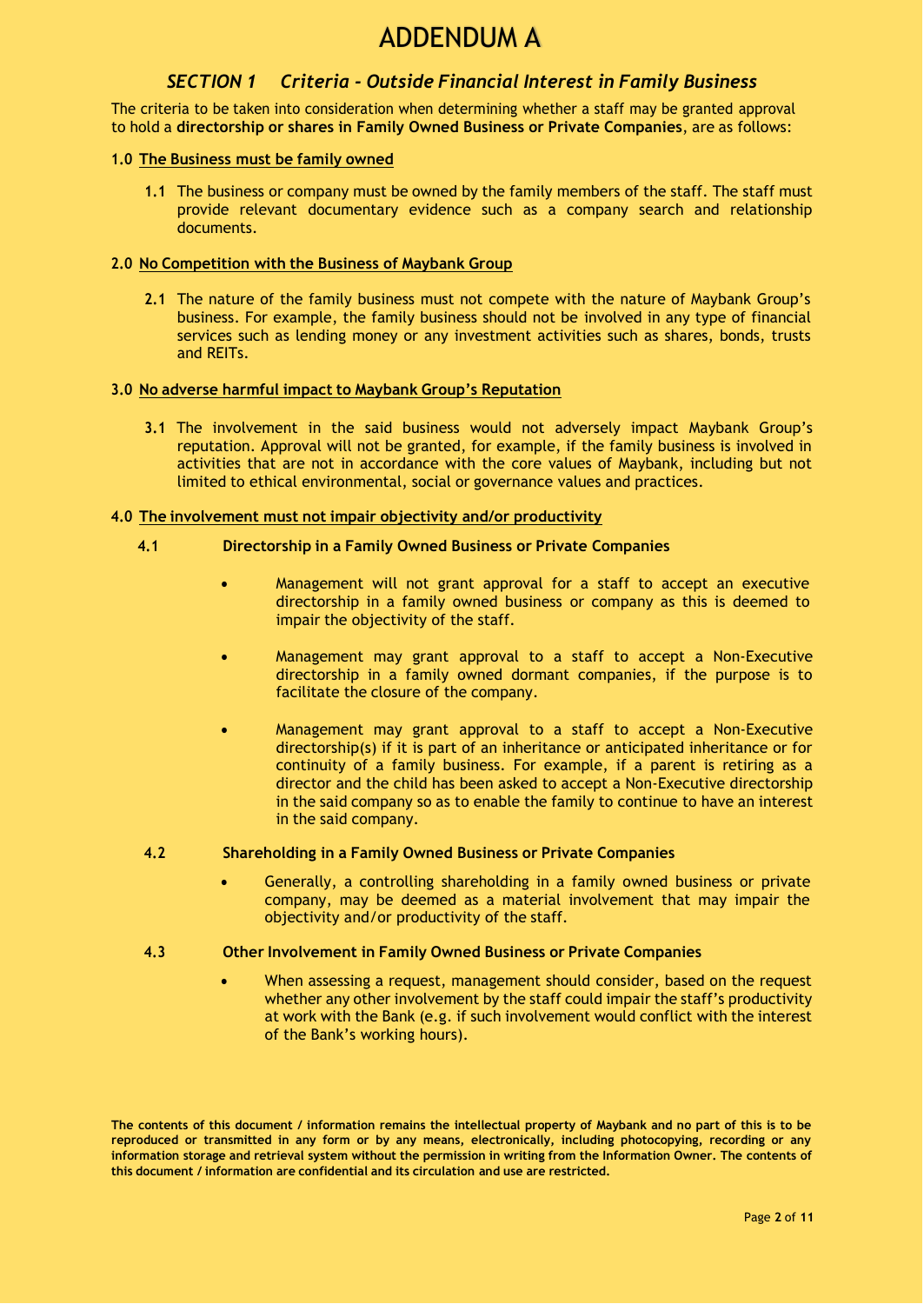# *SECTION 2 Conditions - Outside Financial Interest in Family Business*

# **Directorships**

- (1) Staff is to give priority to the Bank at all times.
- (2) Staff is required to maintain confidentiality of all sensitive information relating to the Bank and be guided by the Bank's Code of Ethics and Conduct.
- (3) Staff's involvement is solely on his/her personal capacity and not as a representative of Maybank.
- (4) Staff must uphold the good name of Maybank.
- (5) Staff are allowed to retain the director fees earned from the said directorship.
- (6) Staff are required to undertake that Bank's resources will not be used to support their directorship or their outside involvement.
- (7) Any change to the Directorship or other related matters such as but not limited, tothe nature of business or ownership of the said company (if any), the staff is required to disclose, update and declare the same to GHC Governance within seven (7) working days from effective date of the said change at the latest. Should the staff become aware of such impending change earlier, the staff is required to inform and consult GHC Governance immediately, prior to such change being affected.
- (8) The conditional approval is subject to, at minimum, an annual review to ensure that the interests of the Bank is preserved and the approval can be revoked at any time, without prior notice at the sole discretion of the Bank.
- (9) Staff is reminded that any breach of the conditions imposed by the Bank may be subjected to disciplinary proceedings, including termination of employment with Maybank.

# **Shareholdings**

- (1) Staff are allowed to retain any dividends declared and earned on shares that have been offered/purchased by the staff in their capacity as a corporate director.
- (2) Any change to the shareholdings (if any), the staff is required to disclose, update and declare the same to GHC Governance within seven (7) working days from effective dateof the said change at the latest.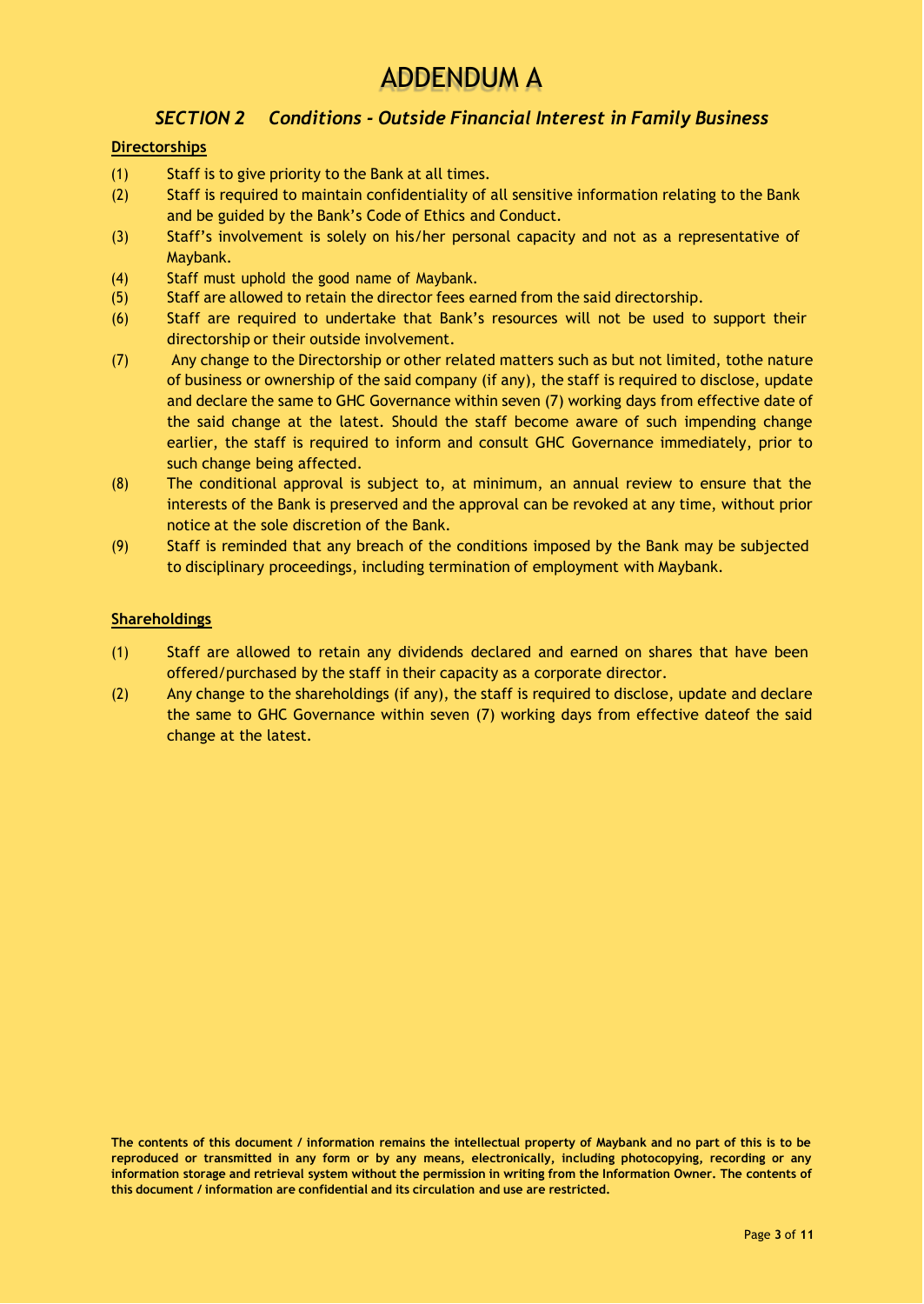# ADDENDUM B

# *SECTION 1 Criteria – Other Financial Interest or Business Activity*

In considering a request for involvement in other business, the Bank will take into consideration factors which include but not limited to:-

# **1.0 No Competition with the Business of Maybank Group**

The nature of the business must not compete with the nature of Maybank Group's business.

# **2.0 No adverse impact to Maybank Group's Reputation**

The involvement in the said business would not adversely impact Maybank Group's reputation. For example, if the business is involved in unlicensed or illegal activities then approval will not be granted.

# **3.0 The impact of the involvement to Maybank Group's Reputation**

Management may take into consideration the nature of the involvement, that is, whether involvement is in non-profit activities such as but not limited to residents' associations and/or volunteer work for government/charity/non-government organisations.

# **4.0 The involvement must not impair objectivity and/or productivity**

- (a) Whether there is a material interest in terms of the percentage of shareholdings or an investment in terms of funding the business; or
- (b) working hours demand time and attention from the staff, to an extent that may deprive Maybank Group of the staff's best effort on the job; and
- (c) Whether the staff is working on a Flexible Work Arrangement.
- (d) The position/role of the staff in the other business i.e. director or shareholder, must notdistract staff.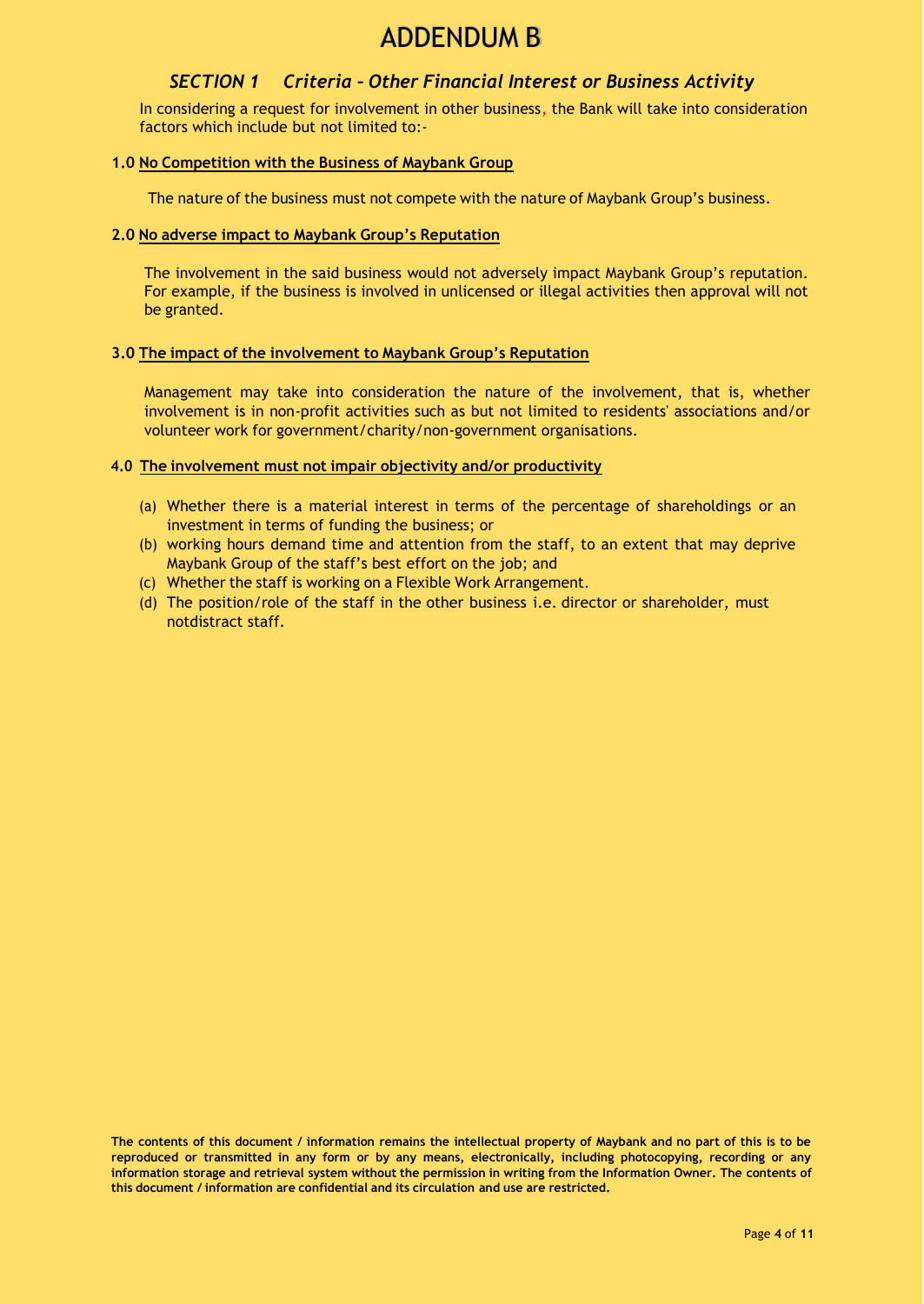# ADDENDUM B

# *SECTION 2 Conditions - Other Financial Interest or Business Activity*

- 1. Staff are not allowed to promote the business among Bank staff and customers directly or indirectly;
- 2. Staff are required to declare on an annual basis the status of his/her involvement in the business and update the changes of the said companies (if any);
- 3. Staff are to undertake to relinquish his/her business interest when he/she commences work after sabbatical leave (if approval is granted during his/her sabbatical leave);
- 4. Staff must maintain confidentiality of all sensitive information relating to the Bank and strictly adhere to the Bank's Code of Ethics & Conduct.
- 5. Staff may be granted approval to retain the remuneration earned from the other business activity.
- 6. Staff is to give priority to the Bank at all times.
- 7. Staff will be required to take an undertaking to the Bank that he/she will not to carry out his/her business activities during office hours.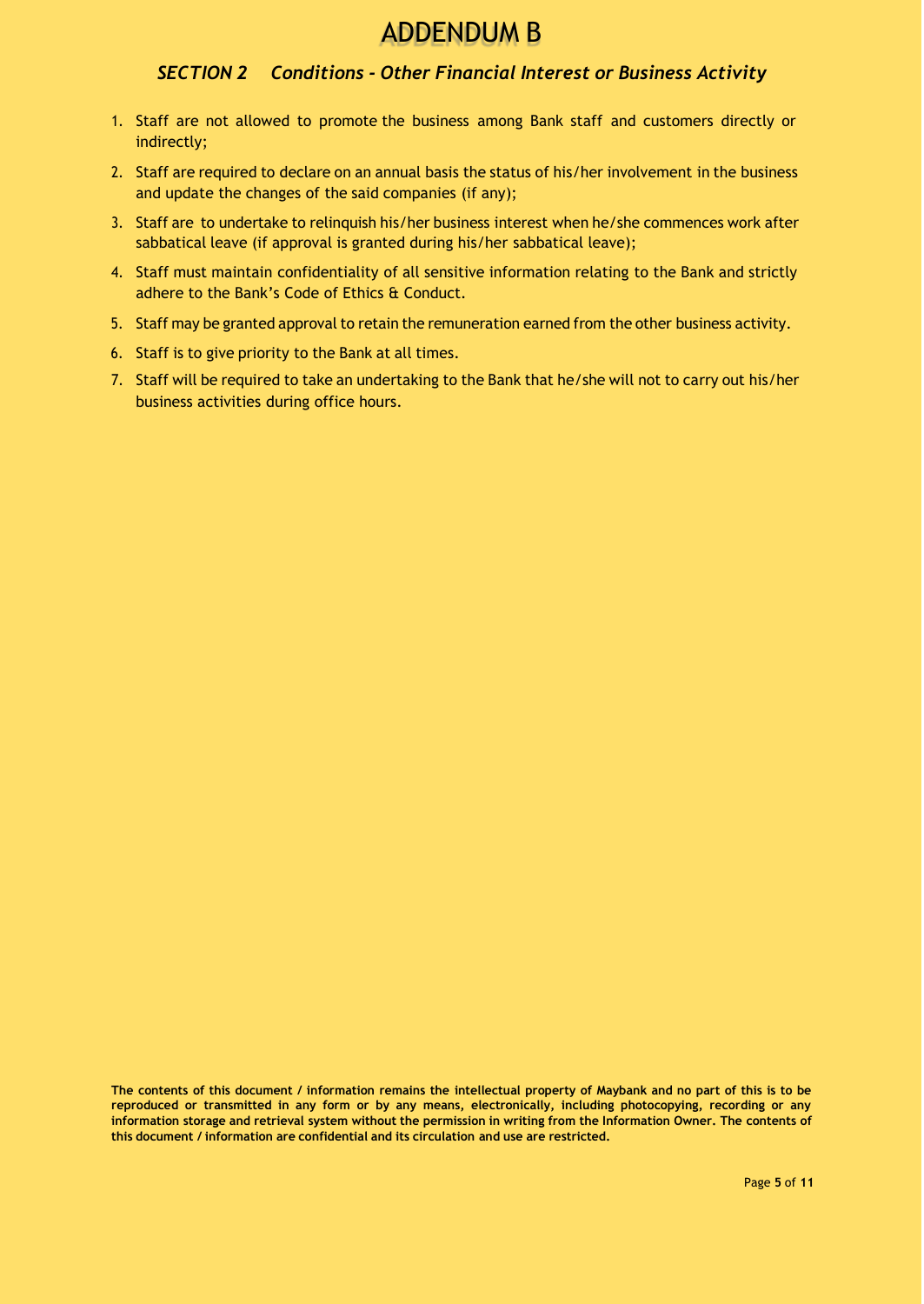# ADDENDUM C

# *SECTION 1 Criteria – Other Employment*

In considering a request for involvement in other employment, the Bank will take into consideration factors which include but not limited to:-

### **1.0 No Competition with the Business of Maybank Group**

(a) The nature of the business must not compete with the nature of Maybank Group's business.

### **2.0 No adverse impact to Maybank Group's Reputation**

The part-time employment should not adversely impact Maybank Group's reputation. Approval will not be granted, for example, if the part-time employment is involved in activities that are not in accordance with the core values of Maybank, including but not limited to unethical environmental, social or governance values and practices.

## **3.0 The involvement must not impair objectivity and/or productivity**

Management will also take into consideration the following factors when assessing whether the involvement will impair objectivity and/or productivity:-

(a) The demand of the part-time employment on the staff, the type of position or part-time role or total number of hours and days. In this regard, management will assess the nature of the part-time employment or other employment, to determine if the said employment will adversely impact the productivity of the staff.

For example, conditional approval may be granted for part-time employment such as tuition teacher, part-time Grab driver, assistant in a vegetable stall, musician or part-time master of ceremonies.

(b) The type of working arrangement that the staff currently has with Maybank Group (e.g. Flexible Work Arrangement).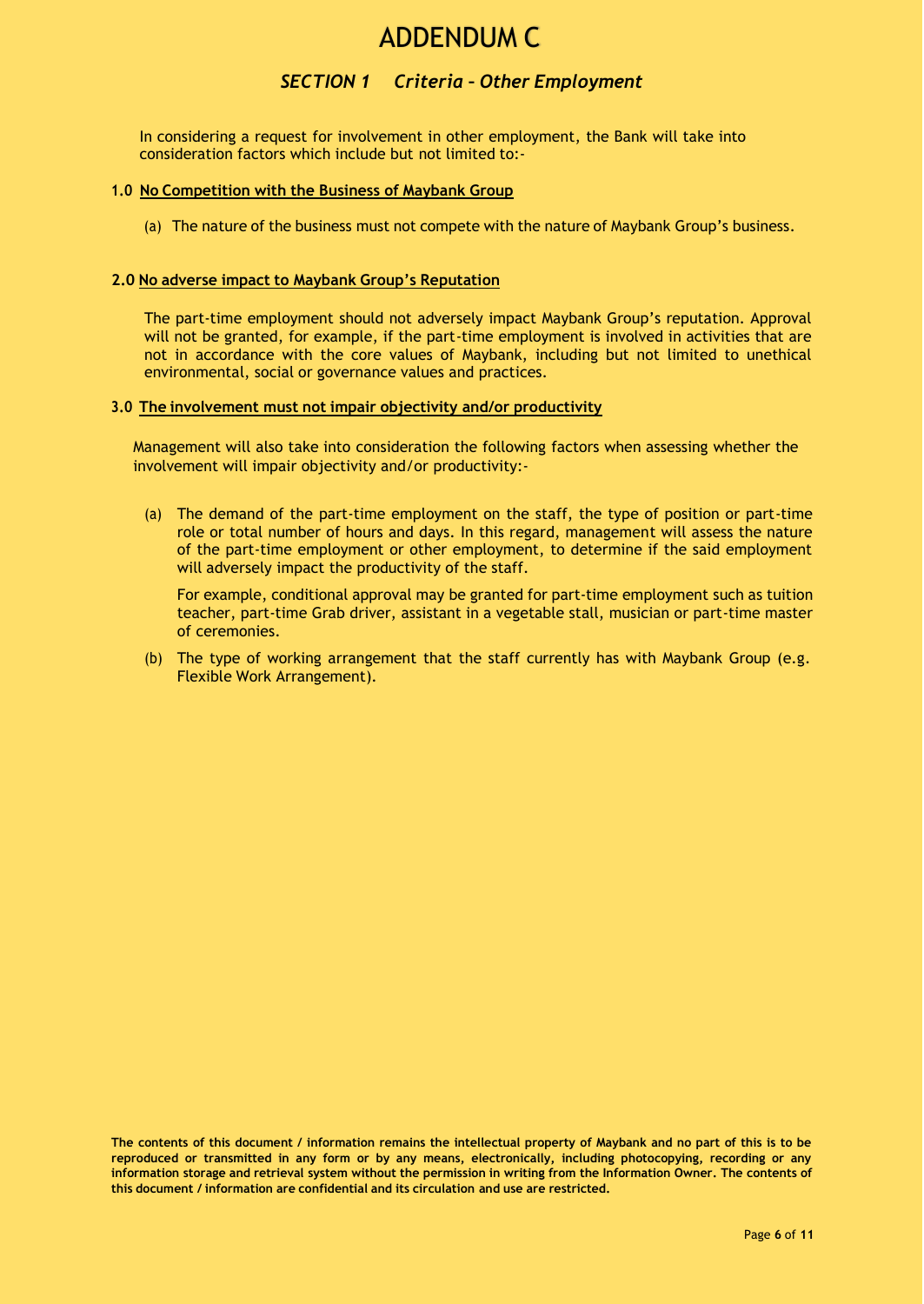# *ADDENDUM C*

# *SECTION 2 Conditions - Other Employment*

- 1. Staff are not allowed to promote the business among Bank staff and customers directly or indirectly;
- 2. Staff are required to declare on an annual basis the status of his/her involvement in the business and update the changes of the said companies (if any);
- 3. Staff are to undertake to relinquish his/her business interest when he/she commences work after sabbatical leave (if approval is granted during his/her sabbatical leave);
- 4. Staff must maintain confidentiality of all sensitive information relating to the Bank and strictly adhere to the Bank's Code of Ethics & Conduct.
- 5. The approval is for staff to do part-time business after office hours only and only at specified timing in some cases.
- 6. Staff may be granted approval to retain the remuneration earned from the said part-time job.
- 7. If application is to be a part-time insurance agent, the staff is bound by the terms and condition stated in the agency contract as well as the industry code of ethics. Staff will not be allowed to be in full time employment with the Bank;
- 8. Staff is to give priority to the Bank at all times; and
- 9. Staff will be required to take an undertaking to the Bank that he/she will not to carry out his/her business activities during office hours.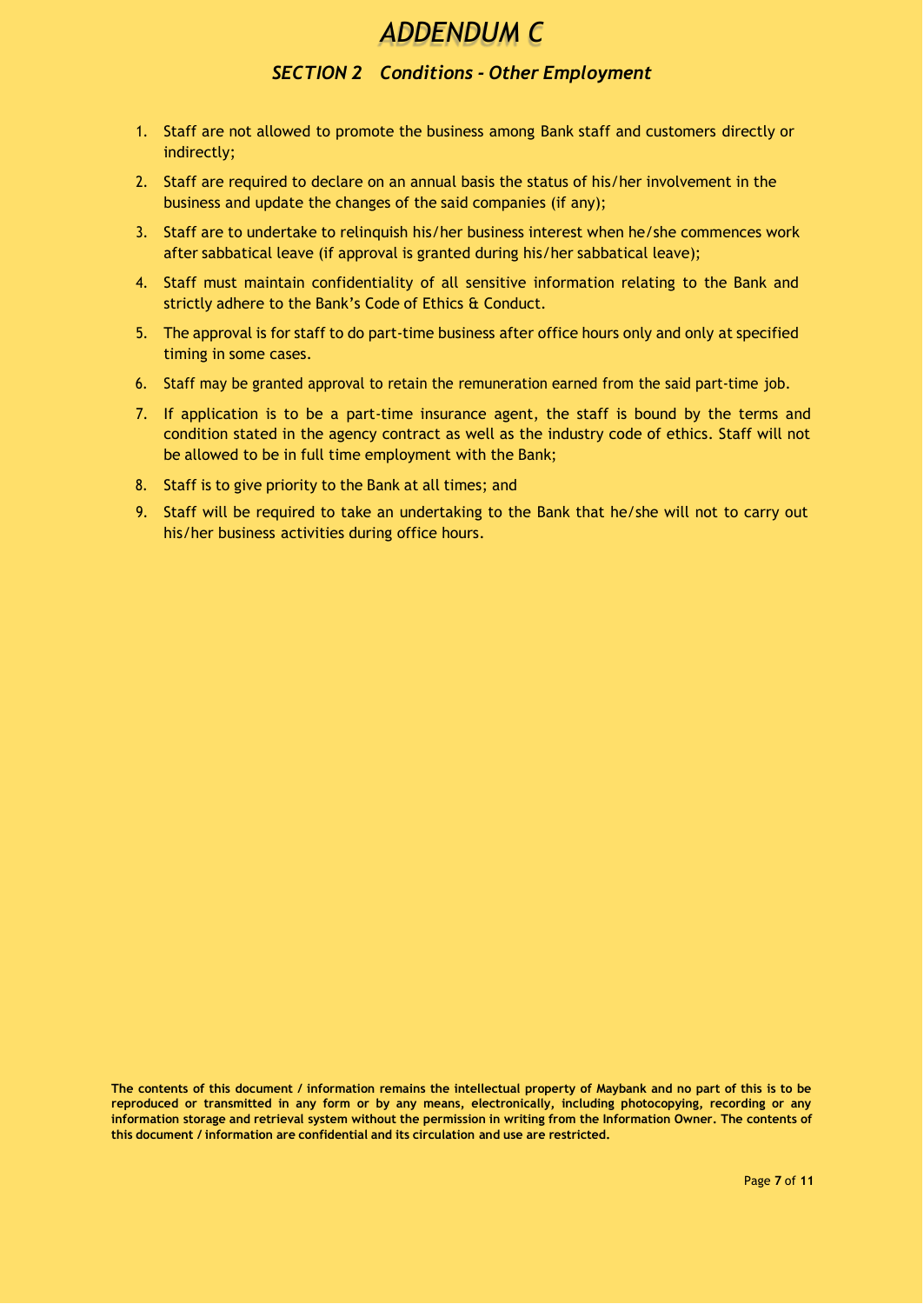# ADDENDUM D

# *SECTION 1 Criteria – Corporate Directorship\**

When considering a request of this nature, management and the Board may be guided by the following criteria**:-**

# **1.0 The involvement/Interest must not impair objectivity and/productivity**

**1.1** Corporate Directorships may be given consideration unless the Board considers the interest to be material, and/or likely to impair the objectivity and/or productivity of the staff concerned. For this purpose, executive directorships are considered material.

# **2.0 No Competition with the Business of Maybank Group**

**2.1** The nature of the business must not compete with the nature of Maybank Group's business. The concept of "competitor" includes financial services firms and others engaged in any industry we are involved in (even if not in direct competition with our Company), are considered rivals, including banks, fund managers, depository institutions, credit unions, brokers, dealers and underwriters. For example, the business should not be involved in any type of financial services such as lending money or any investment activities such as shares, bonds, trusts and REITs.

# **3.0 Non-Family Controlled Listed Company**

**3.1** The Board may grant approval to accept a Corporate Directorship that is offered to a staff in a non-family controlled Listed Company, by virtue of the staff being an industry expert or their position in Maybank; or to meet Maybank's operational needs.

# **4.0 Family Controlled Listed Companies**

**4.1** The directorship is given as part of an inheritance or anticipated inheritance or for continuity of a family business.

# **5.0 Impact to Maybank Group's Reputation**

- **5.1** Staff may be granted conditional approval to accept directorships which would build or complement Maybank Group's reputation, as a leading employer and/or leader in financial services.
- **5.2** Approval will not be granted, for example, if the business is involved in activities that are not in accordance with the core values of Maybank, including but not limited to unethical environmental, social or governance values and practices.

# **6.0 Development Purposes**

- **6.1** Staff may be granted conditional approval to accept a Directorship(s) which is intended:-
	- (a) for development purposes of the staff concerned such as the women agenda and to contribute to the national agenda of building a pool of directors;
	- (b) Directorship(s) which enable the staff to obtain experience as a Corporate Director for their career growth; or
	- (c) Directorships which promote national or Maybank Group's agenda, such as diversity and inclusivity.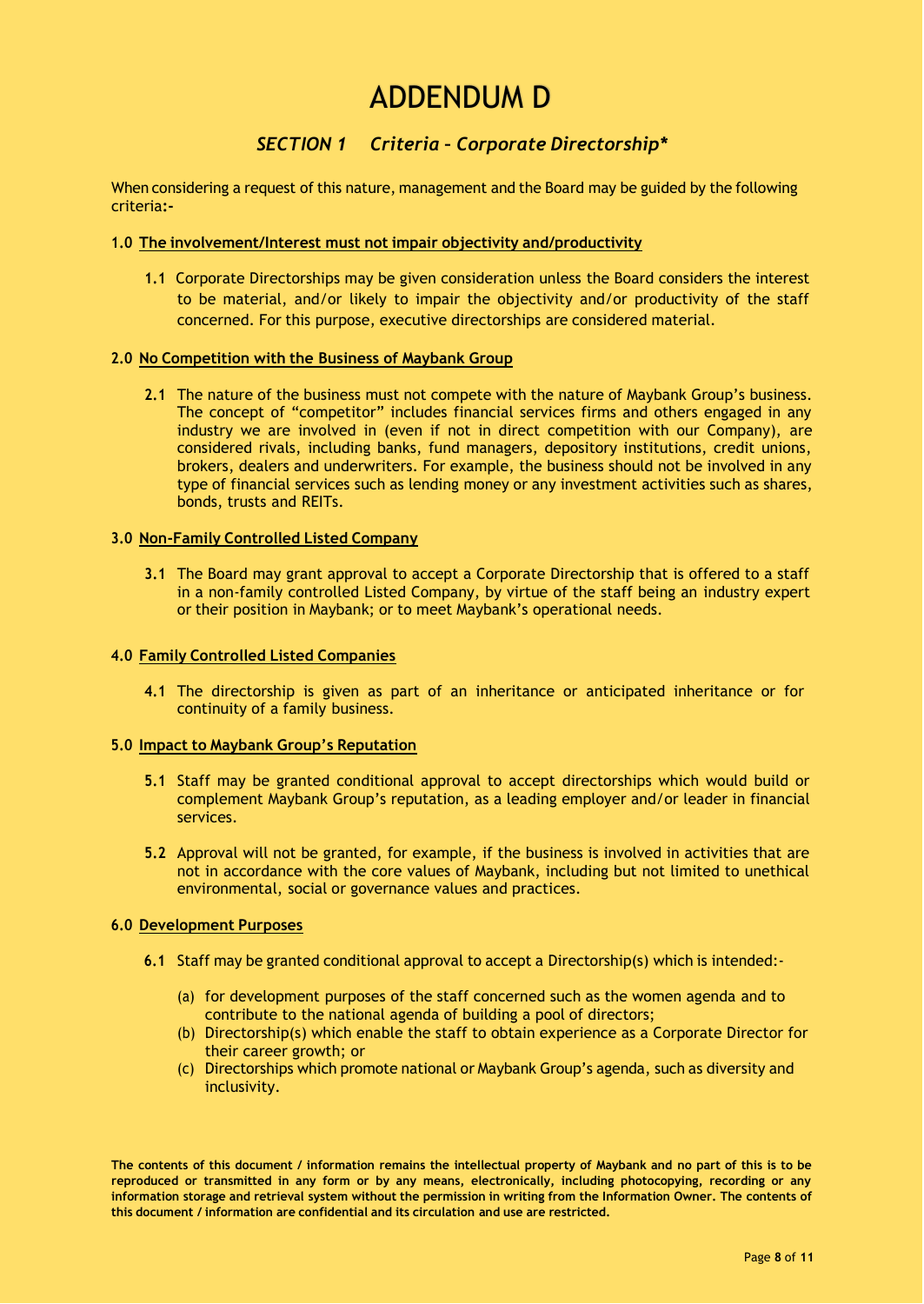# **7.0 Eligibility**

Corporate Directorship request from senior management staff

- (i) Employees who are in benefit grade Band C and above (or equivalent); or
- (ii) Employees who are in benefit grade Band E and above (or equivalent), they must be 50 years oldand above.

The Bank reserves the sole discretion at all times to impose fair and reasonable conditions as deemed fit to protect the interest of the Bank and the staff involved in the same. A non-exhaustive list of conditions that may be imposed by management are as set out in this Code and our internal process flow.

# **8.0 Governance**

All request pertaining to Corporate Directorship must be routed to GHC Governance for assessment before the said request is submitted to the Group Board of Directors for consideration and approval.

Generally, the approval for an acceptance of a Corporate Directorship in other corporations is to be approved by the Board of Directors\*\*. Employees who hold directorships without such approval must seek approval immediately, if they wish so to remain as directors of other corporations.

\*These refer to Directorships in public listed corporations.

\*\*Board of Directors refers to the Group Board of Directors if the staff is an employee of Maybank Group and the respective subsidiary/entities Board of Directors if the staff is an employee of a subsidiary.

It is also to be noted that if an incumbent of a position identified as Material Risk Taker or Other Material Risk Taker at the respective subsidiaries/entities makes a request to accept a corporate directorship, the said request is to be tabled for approval at the respective Board and subsequently the Maybank Group Board of Directors be informed of said approval granted as Maybank Group Board of Directors govern over the Fitness and Probity of the Group's Material Risk Takers and Other Material Risk Takers.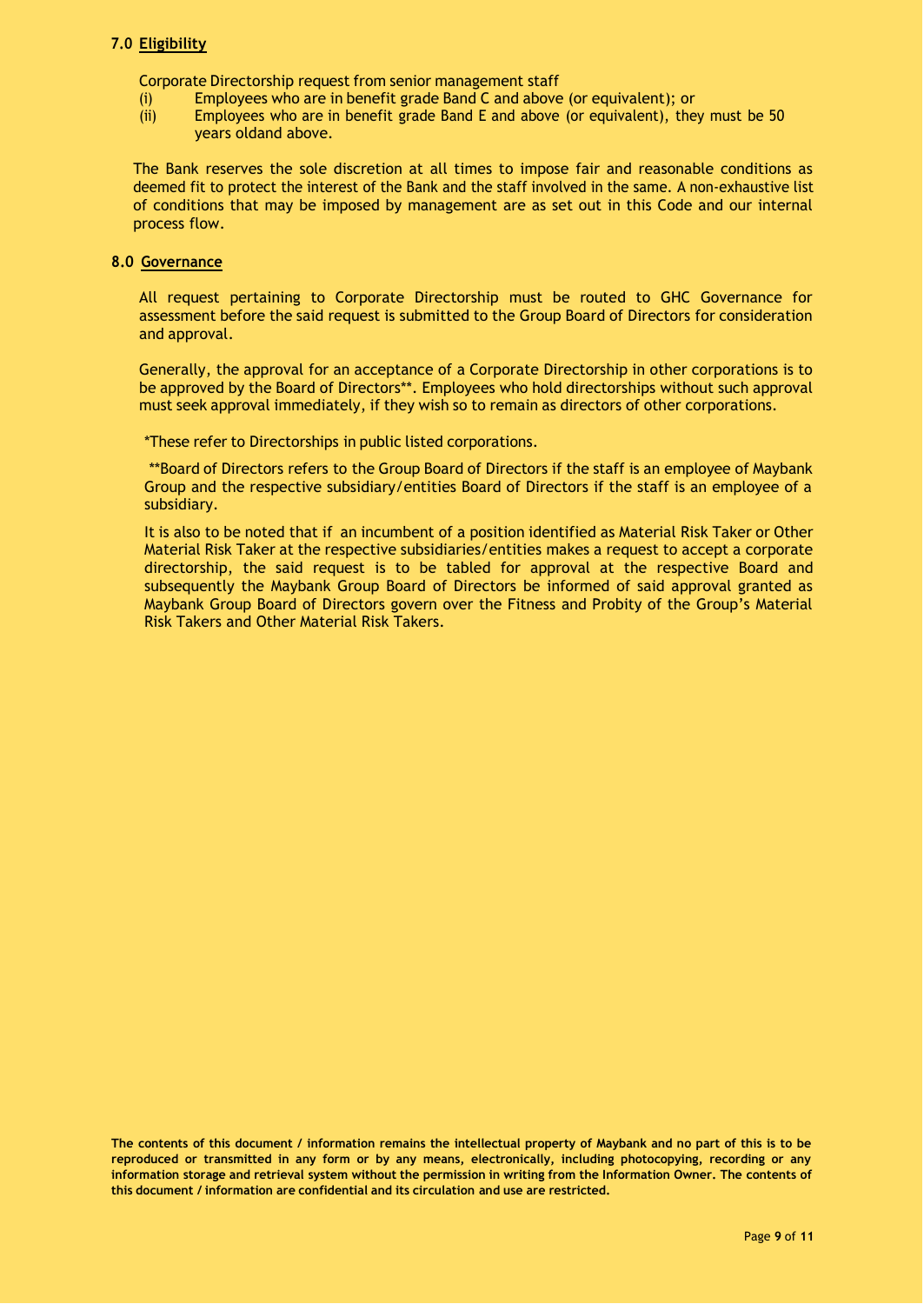# ADDENDUM D

# *SECTION 2 Conditions - Corporate Directorship\**

# *a) Bank's Interest to be Prioritised*

As employees of the Bank, staff are to give first priority to the Bank's interests at all the times.

# *b)* **Use of Bank's Resources Forbidden**

Staff are required to undertake that Bank's resources will not be used to support their corporate directorship or their outside involvement, this includes but is not limited to activities related to fundraising, identification of opportunities relevant to the focus areas of the company that has offered them the corporate directorship.

# *c)* **Staff's Vigilance on conflict of interest**

Staff must not put themselves in any position or act in any manner whereby actual or perceived conflict of interest may arise.

# *d)* **Confidentiality of Proprietary Information**

Staff are required to undertake that staff shall not use any proprietary information, whether within their knowledge possession currently or otherwise, for the benefit of the company in which they have been appointed as a corporate director, the staff themselves and/or to the detriment of Maybank.

# *e)* **No Management/operational involvement**

Staff are not allowed to be involved directly or indirectly in any manner whatsoever in the management and/or operations of company in which they have been granted approval to be a corporate director.

# *f)* **No involvement in Maybank business with the company**

Staff are to abstain from being involved in advising existing and potential Maybank clients/customers on any investments relating to the company in which they have a corporate directorship. All matters relating to any financing relating to the said company will be in accordance to our policy on financing to connected parties.

# *g)* **Adequate Training**

For staff who are granted approval to hold a corporate directorship, staff are required to attend training on directorship (for example, training programmes such as Core Module Program conducted by FIDE), which will be facilitated by Maybank, within a reasonable period of time. The cost of the training may be borne by Maybank as part of the staff's career development. Thiswill be decided by management taking into consideration all surrounding facts of each request.

# *h)* **Fees and Allowances**

Staff are allowed to retain the director fees and meeting allowances.

# *i)* **Dividend on Shares**

Staff are allowed to retain the dividends earned from their shareholdings in the Company.

# *j)* **Utilisation of Annual Leave**

Staff will be required to utilise their annual leave when attending to any matters relating to the duties and responsibilities as a corporate director.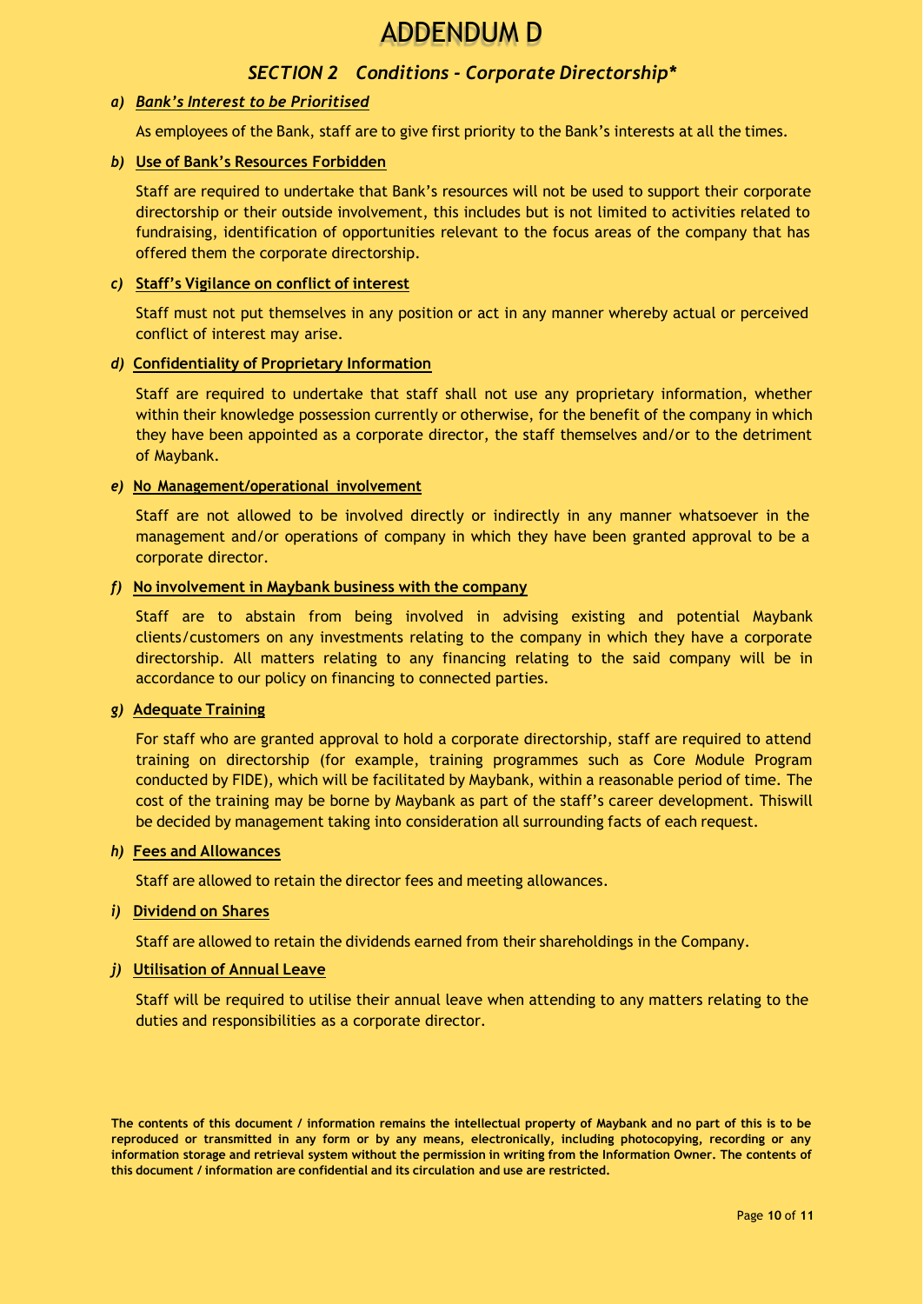# *k)* **Credit Approvals Escalated to Maybank Group Board**

If the staff is a member of the Board of the public listed Company, all credit approvals for the said company will now be escalated for approval and endorsement to Maybank Group Board of Directors.

# *l)* **No Public Statements on behalf of Maybank Group**

Staff are to ensure that they will not represent themselves as a staff of Maybank when making any media or public statements on behalf of the other company. Such statements must be made in their individual capacity as a director of the said company.

#### *m)* **Safeguard Maybank's Reputation**

Staff are required to ensure that they protect the reputation and image of Maybank at all material times, and in the event staff are made aware of any findings relating to the company that may have a material adverse effect on the Company, or the staff, then the staff is required to immediately resign from their position as director and take the necessary steps to protect the interests of Maybank and themselves. Should the staff become aware of any findings, the staff is required to inform and consult GHC Governance immediately.

# *n)* **Change in Interest/Involvement**

Any change to the Corporate Directorship or shareholdings or other related matters such as but not limited, to the nature of business or ownership of the said company (if any), thestaff is required to disclose, update and declare the same to GHC Governance within seven (7) working days from effective date of the said change at the latest. Should the staff become awareof such impending change earlier, the staff is required to inform and consult GHC Governance immediately, prior to such change being affected.

#### *o)* **Confidentiality**

Staff are to maintain confidentiality of all sensitive information relating to the Bank and be guided by the Bank's Code of Ethics and Conduct at all times.

## *p)* **Consequence on Breach of Conditions**

Staff are reminded that any breach of the conditions imposed by the Bank herein may be subjected to disciplinary proceedings, including termination of employment with Maybank.

# *q)* **Approval subject to Review**

The conditional approval is subject to, at minimum, an annual review to ensure that the interests of the Bank is preserved and the approval can be revoked at any time, without prior notice at the sole discretion of the Bank.

# *r)* **Company's Board to be informed of Approval Conditions**

For good governance, staff with corporate directorships shall provide Maybank with confirmation that the Board of Directors of the Company have been informed and have taken cognizance of all the conditions set out herein.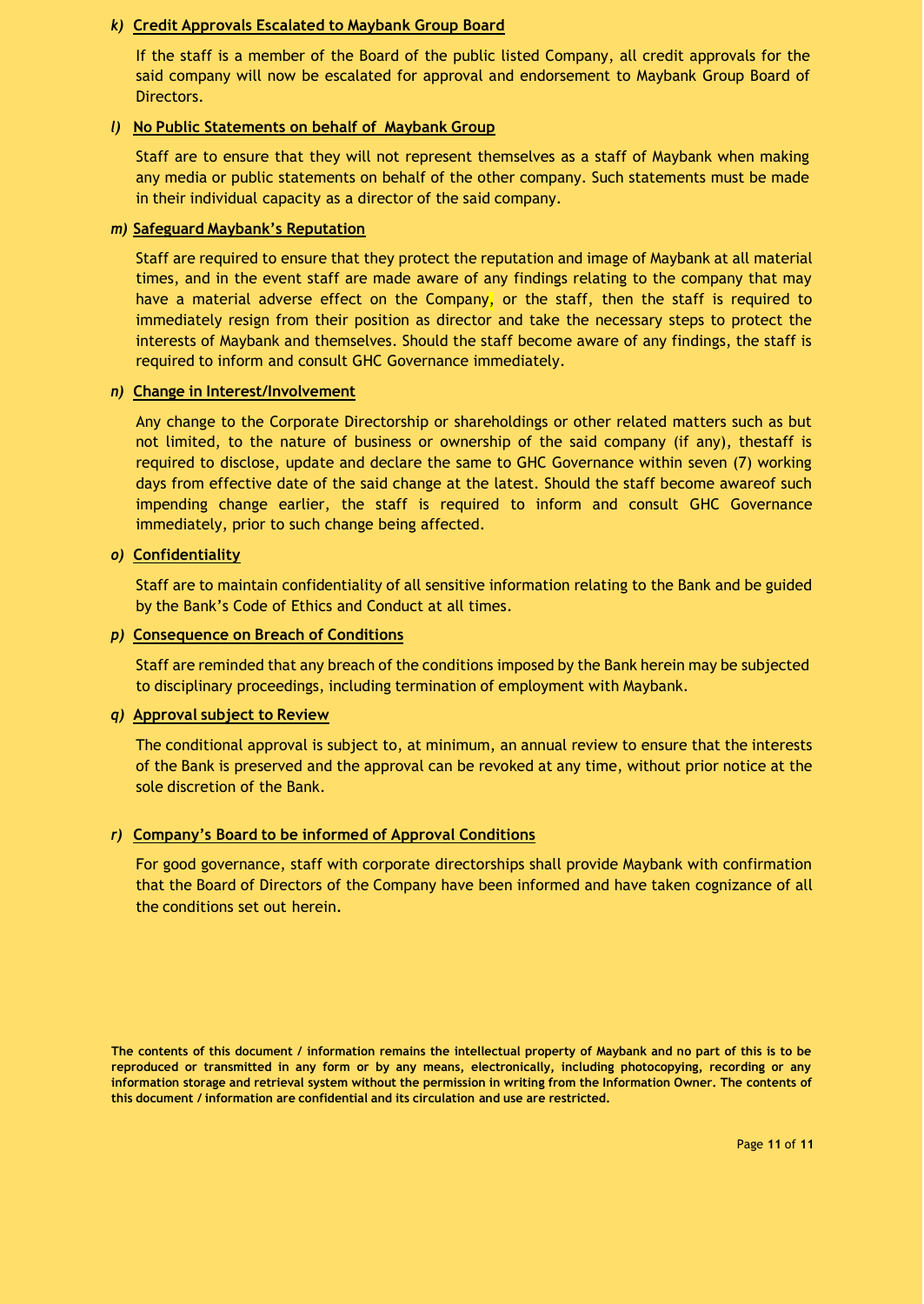# **ADDENDUM 2 TO MAYBANK GROUP CODE OF ETHICS AND CONDUCT POLICY**

Handling Mental Health-Related Cases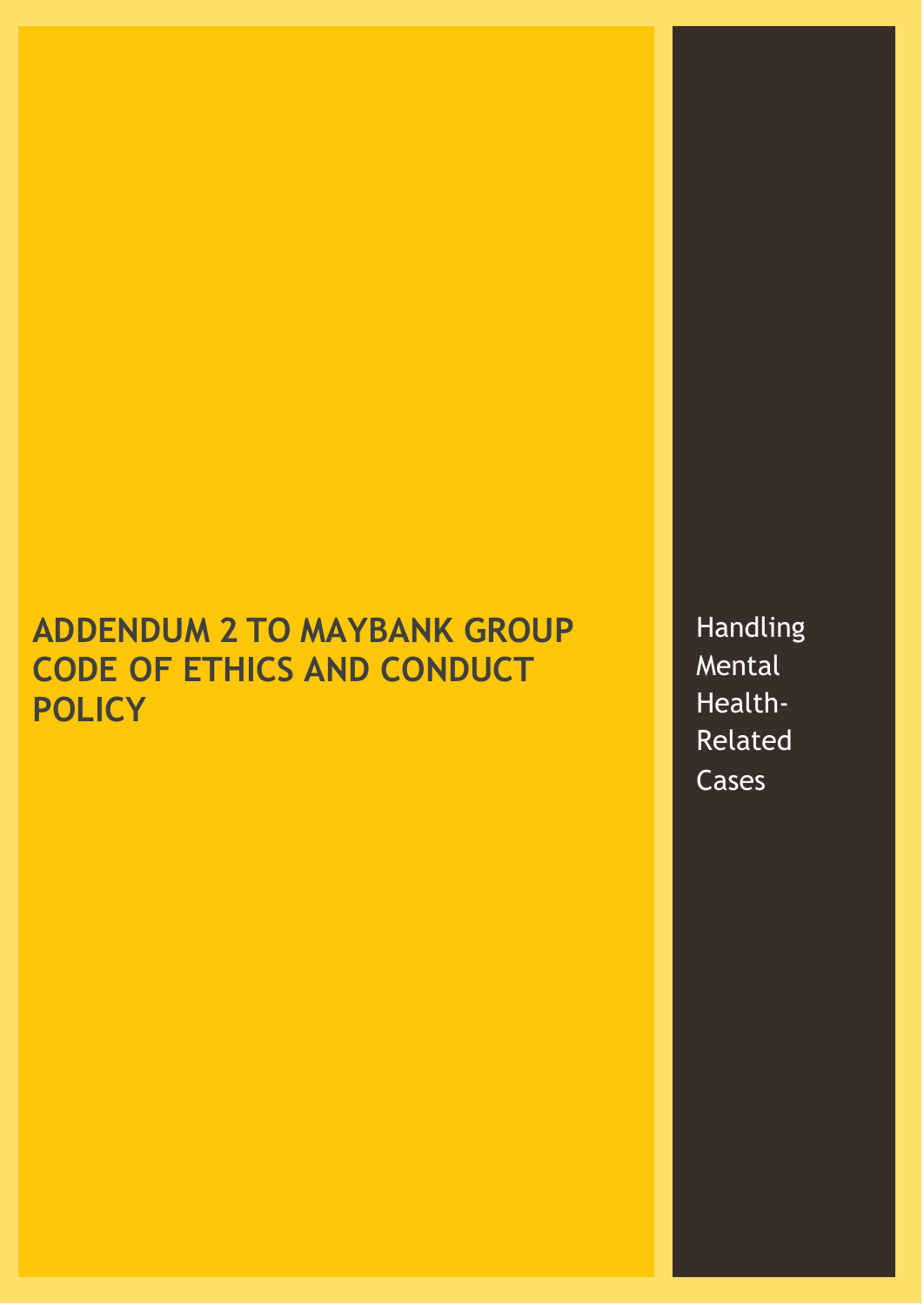| <b>Addendum No:</b>           | 02/2021                                                                                                                                                                                                                                                                                                                                                                                                                                                                                                                                                                                                                                                                                       |
|-------------------------------|-----------------------------------------------------------------------------------------------------------------------------------------------------------------------------------------------------------------------------------------------------------------------------------------------------------------------------------------------------------------------------------------------------------------------------------------------------------------------------------------------------------------------------------------------------------------------------------------------------------------------------------------------------------------------------------------------|
| <b>Policy Name:</b>           | Maybank Group's Code of Ethics and Conduct Policy                                                                                                                                                                                                                                                                                                                                                                                                                                                                                                                                                                                                                                             |
| <b>Policy Effective Date:</b> | <b>15 July 2021</b>                                                                                                                                                                                                                                                                                                                                                                                                                                                                                                                                                                                                                                                                           |
| <b>Policy Last Reviewed:</b>  | <b>17 March 2022</b>                                                                                                                                                                                                                                                                                                                                                                                                                                                                                                                                                                                                                                                                          |
| <b>Policy Owner:</b>          | Group Industrial Relations, Risk & Governance                                                                                                                                                                                                                                                                                                                                                                                                                                                                                                                                                                                                                                                 |
| <b>Status:</b>                | <b>Active</b>                                                                                                                                                                                                                                                                                                                                                                                                                                                                                                                                                                                                                                                                                 |
| <b>Contact Office:</b>        | Governance, Group Human Capital                                                                                                                                                                                                                                                                                                                                                                                                                                                                                                                                                                                                                                                               |
| <b>Classification:</b>        | Maybank Group use only                                                                                                                                                                                                                                                                                                                                                                                                                                                                                                                                                                                                                                                                        |
| <b>Purpose:</b>               | The purpose of this addendum is to enable the Maybank Group<br>handle Mental Health-related cases effectively to:-<br>1. Uphold the good name of the Maybank Group and maintain<br>public confidence in the Organisation by prioritising the<br>mental health of its employees;<br>2. Maintain good relationship among employees at all levels;<br>3. Uphold the high standards of personal integrity and<br>professionalism of the Maybank Group employees; and<br>4. Ensure that all employees of Maybank Group have access to<br>secure channels when seeking mental health support within<br>Maybank Group and comply with the Maybank Group's<br>FutureReady Code of Ethics and Conduct. |
| <b>Policy Statement:</b>      | The Code of Ethics and Conduct Policy for Handling Mental Health-<br>related Cases (the Code) should be applied in conjunction with the<br>Maybank Group's Code of Ethics and Conduct Policy. This Code of<br>Ethics and Conduct for Handling Mental Health-related Cases sets<br>out the guidelines to assist support providers in discharging their<br>duties related to mental health. Support providers in this context<br>are employees of Maybank Group who provide support to other<br>employees on mental health-related matters.                                                                                                                                                     |

**The contents of this document / information remains the intellectual property of Maybank and no part of this is to be reproduced or transmitted in any form or by any means, electronically, including photocopying, recording or any** information storage and retrieval system without the permission in writing from the Information Owner. The contents of **this document / information are confidential and its circulation and use are restricted.**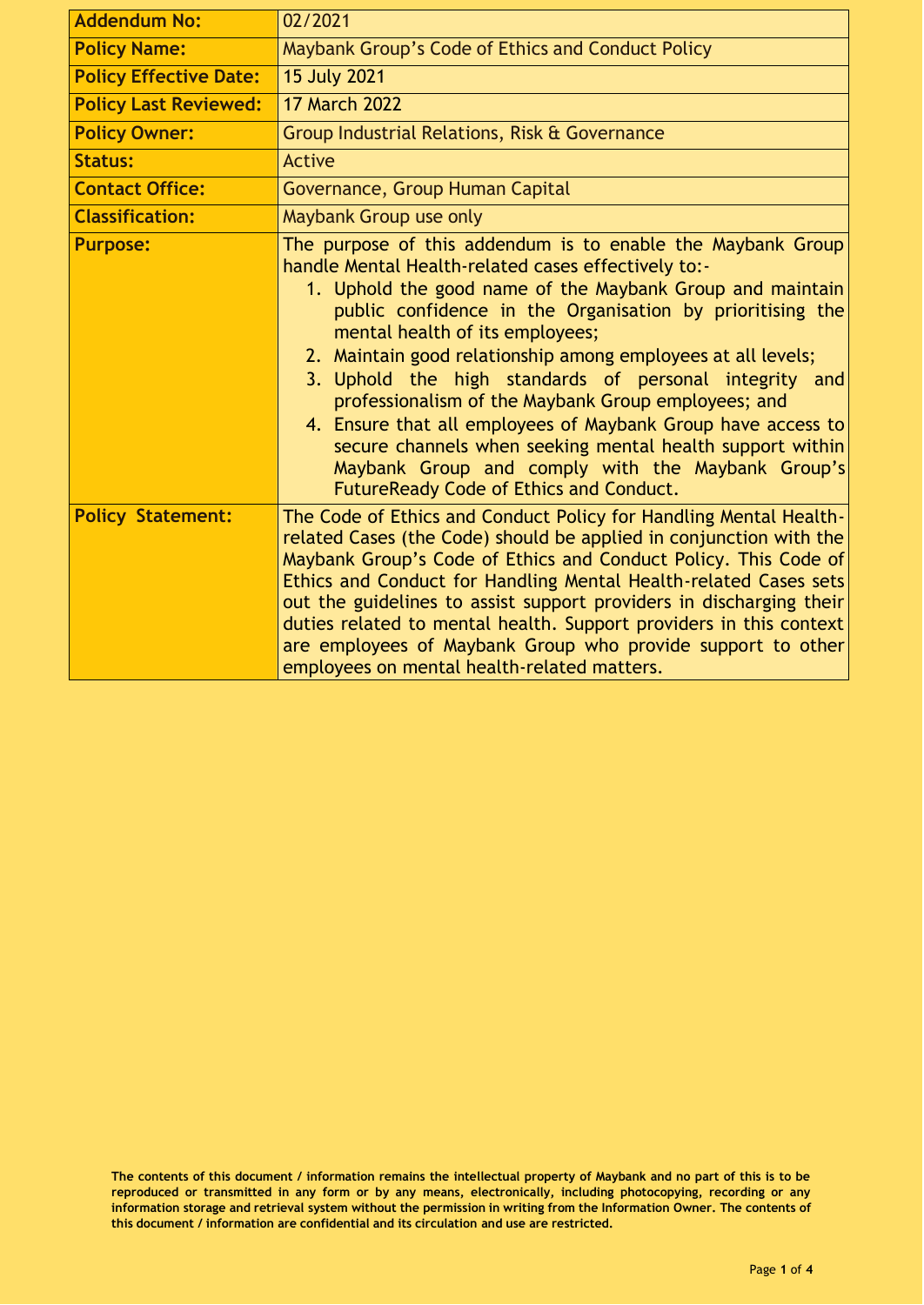# **Coverage of the Code**

- The Code is applicable to the designated support providers<sup>1</sup> attending to Mental Healthrelated cases of Maybank Group employees either through in-person meetings and/or via telephone calls.
- Certain clauses will continue to apply to the support providers even after they have ceased employment with Maybank Group.

Note:

1. Support providers here are referring to Group Human Capital (GHC) staff and any Maybank Group employees who have undergone relevant trainings in mental health support.

The criteria to be taken into consideration when handling Mental Health-related cases are as follows:

# **1.0 No Conflict of Interest**

**1.1** Should the support providers receive cases in which there is a potential conflict of interest with the affected employee, the support provider is required to tactfully hand the case over to an independent party i.e. another support provider.

# **2.0 Misuse of Position**

- **2.1** Support providers should not abuse their position by taking advantage of information obtained in the course of duty for their personal benefit or for the benefit of other persons.
- **2.2** Support providers should not solicit any personal information from the employee.
- **2.3** It is the duty of all support providers in Maybank Group to ensure that there is no misuse of one's position as a support provider. Support providers who are aware of any such irregularities in the course of their work owe a duty to report such irregularities to the Group Human Chief Capital Officer (GCHCO), Maybank Group in strict confidence.
- **2.4** In their role as support providers, they are in a position of power and trust, and as such support providers are not to condone or participate in any dishonest activities, or intentional misrepresentation of facts.

# **3.0 Misuse of Information**

- **3.1** Support providers are not to:
	- Copy, remove or make use of any information obtained in the course of mental health dealings for the direct or indirect benefit of themselves or of any other persons;
	- Misuse information of the employee obtained in the course of duty to benefit themselves or confer an advantage on themselves or any other persons; and
	- Exploit the employee's vulnerability.

# **4.0 Integrity and Accuracy of Records**

- **4.1** Support providers should ensure that the employee's Mental Health information are correctly recorded and submitted to authorised parties only.
- **4.2** Support providers should never make or report any misleading or false information.
- **4.3** Records must be kept and maintained in such a form and for such a period as determined by Maybank Group records retention policy.
- **4.4** All Mental Health records or case information must be accessed and used only for the management-approved purposes for which they were originally intended.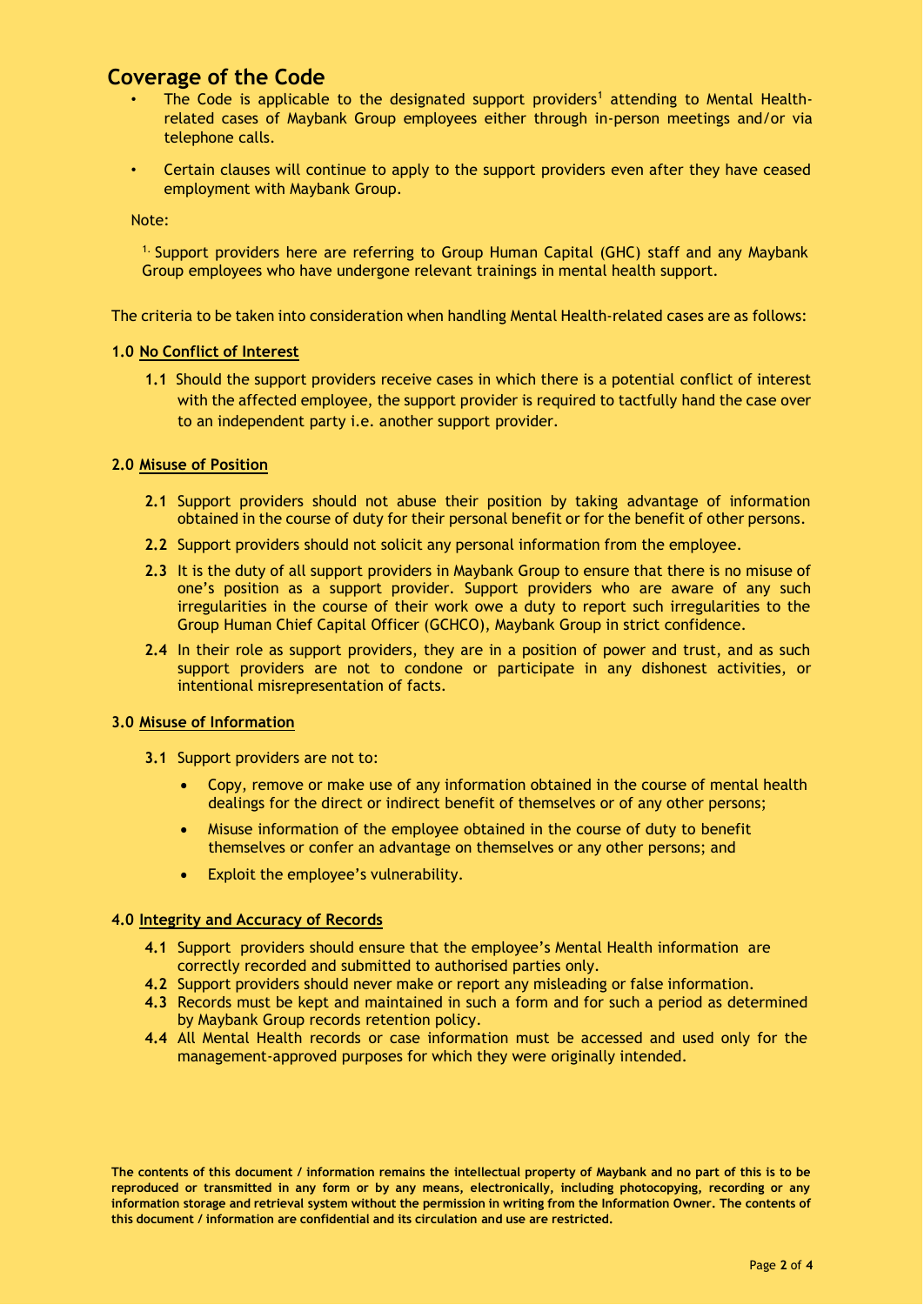#### **5.0 Commitment to Staff**

- **5.1** Support providers are to:
	- Respond readily and promptly to mental health enquiries raised by employees;
	- Provide the most appropriate assistance or advice to employees;
	- Respect the essential human rights and dignity of every employee;
	- Always treat the employees with respect and dignity;
	- Expend discretionary efforts in handling cases and show genuine care for the employee's mental health state;
	- Display professionalism at all times and ensure that all actions taken are done without favouritism or prejudice;
	- Continuously put in the effort required to improve service to employees;
	- Follow-up with employees to make sure that they are progressing well;
	- Take accountability for all suggestions, decisions and actions taken in handling mental health-related cases with employees;
	- Build rapport and trust and be fully present when attending to employees. They are the most valuable asset of the organisation; and
	- Display a positive attitude, and remain calm and composed at all times, especially when encountering difficult situations while handling those seeking mental health support.

# **6.0 Confidentiality**

- **6.1** The confidentiality of relations and dealings between the support providers and the employee is paramount in protecting the safety of the employee. Support providers are required to keep confidential information disclosed by the employee relating to their mental health including information yielded by mental health professionals. Employees who reside in countries where the Personal Data Protection Act (PDPA) has been enforced should always abide by this Act.
- **6.2** Support providers have a duty to continue protecting the confidentiality of employee information. No support providers shall in any way use information so obtained for any form of gains or to cause any harm.
- **6.3** Support providers should not reveal to any parties any names or other information in connection with any mental health-related dealings with employees.
- **6.4** Support providers must also seek valid consent from the employee before sharing employee details to the Staff Assistance and Medical Administrative (SAMA) to secure mental health professionals' intervention.
- **6.5** The identity of employees who seek mental health support from the support providers must be kept confidential and only disclosed on a strictly need-to-know basis. Employees who seek support will also be protected by Maybank from any repercussions.
- **6.6** In the event of any potential red flag2 cases, support providers should act swiftly and to IMMEDIATELY update the relevant parties3.

Note:

<sup>2</sup>. Red flag cases refer to a life-threatening situation in which an individual is imminently threatening to harm him or herself or others, is severely disoriented and/or out of touch with reality, has a severe inability to function, or is otherwise distraught and out of control.

3 . Relevant parties refer to the Group Chief Human Capital Officer (GCHCO), Stakeholder Management, Staff Assistance & Medical Administration (SAMA), and Business Human Capital.